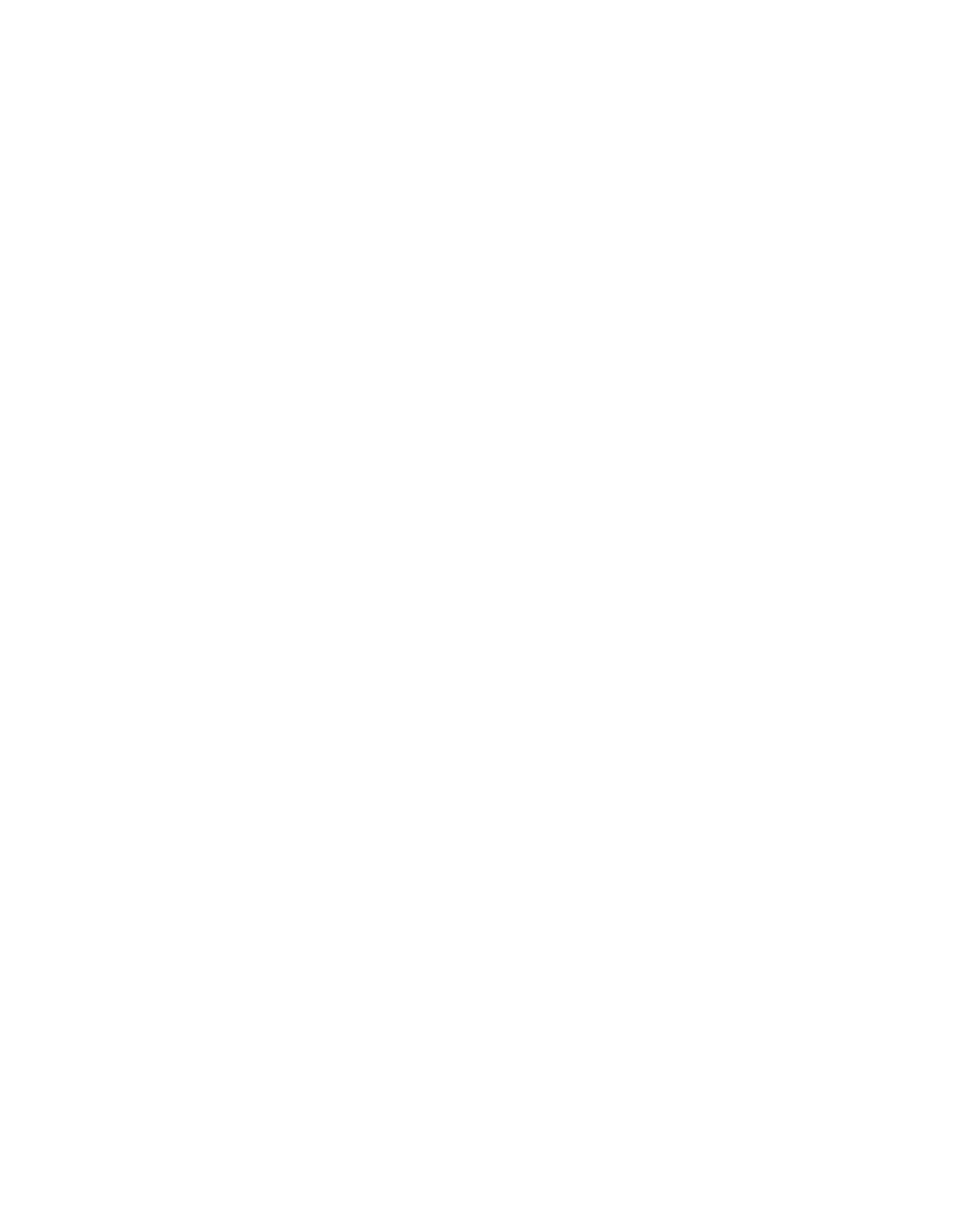# Wildland Firefighter<br>Smoke Exr Smoke Expost



By **George Broyles** Fire Project Leader

Information contained in this document has been developed for the guidance of employees of the U.S. Department of Agriculture (USDA) Forest Service, its contractors, and cooperating Federal and State agencies. The USDA Forest Service assumes no responsibility for the interpretation or use of this information by other than its own employees. The use of trade, firm, or corporation names is for the information and convenience of the reader. Such use does not constitute an official evaluation, conclusion, recommendation, endorsement, or approval of any product or service to the exclusion of others that may be suitable.

The U.S. Department of Agriculture (USDA) prohibits discrimination in all its programs and activities on the basis of race, color, national origin, age, disability, and where applicable, sex, marital status, familial status, parental status, religion, sexual orientation, genetic information, political beliefs, reprisal, or because all or part of an individual's income is derived from any public assistance program. (Not all prohibited bases apply to all programs.) Persons with disabilities who require alternative means for communication of program information (Braille, large print, audiotape, etc.) should contact USDA's TARGET Center at (202) 720-2600 (voice and TDD). To file a complaint of discrimination, write USDA, Director, Office of Civil Rights, 1400 Independence Avenue, S.W., Washington, D.C. 20250-9410, or call (800) 795-3272 (voice) or (202) 720-6382 (TDD). USDA is an equal opportunity provider and employer.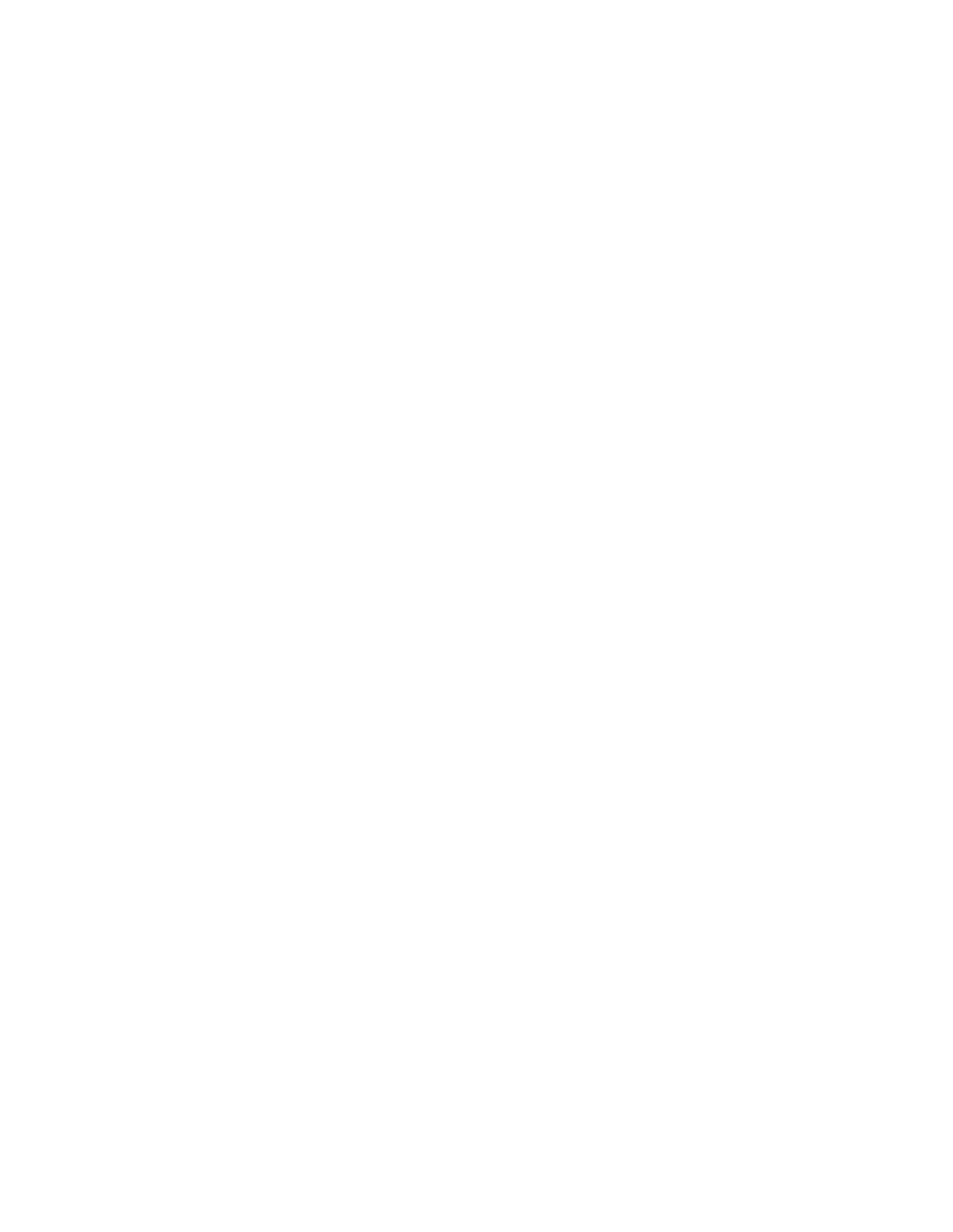#### EXECUTIVE SUMMARY

- Exposure to carbon monoxide (CO), respirable dust (PM4) and crystalline silica (SiO2) was measured on wildland firefighters and incident camp personnel.
- Firefighters exceeded the Occupational Safety and Health Administration (OSHA) 8-hour exposure level 3.5 percent of the time at prescribed fires and 5.6 percent of the time at project fires. See table 3.
- Exposure to wildland smoke, even at low-tomoderate levels, presents a safety and health hazard to wildland fire personnel.
- Training on the safety and health hazards of smoke is critical in order to assure the safety of all personnel.
- Training needs to be directed at all levels of the agency including firefighters, fire management personnel, and line officers.
- Mitigation measures to reduce exposure must be accepted and enforced.

#### INTRODUCTION

At the request of the National Wildfire Coordinating Group (NWCG) Equipment and Technology Committee, the Technology and Development Center of the Forest Service, an agency of the U.S. Department of Agriculture, undertook a project to determine the exposure levels of wildland smoke to firefighters. In 2010, at the request of the NWCG Risk Management Committee, the study was expanded to include all personnel assigned to wildland fires, specifically those in support positions (NWCG Tasking Memo TM-2008-04). This report discusses the preliminary findings from a 4-year assessment of exposure to smoke and respirable dust from wildland and prescribed fires and includes a discussion of the health and safety concerns associated with smoke inhalation.

Wildland firefighters work in a dynamic environment and often are faced with a variety of hazards from fire to fire and from shift to shift. One common, but often overlooked hazard is exposure to potentially harmful levels of contaminants in wildland smoke. This also may be one of the least understood risks of wildland firefighting (Reisen et al. 2009).

Wildland firefighters are subject to exposure from a variety of inhalation irritants ranging from carbon monoxide, aldehydes, particulate matter, crystalline silica, and polycyclic aromatic hydrocarbons. Some of the compounds in wildland fire smoke are confirmed carcinogens (benzene, formaldehyde, and certain polynuclear aromatic hydrocarbons (PAH)) or suspected carcinogens. Health effects may include short-term conditions, such as headaches, fatigue, nausea, and respiratory distress while long-term health effects may include an increased risk of cardiovascular disease. In order to assess the risks associated with wildland firefighting, a comprehensive study of exposure was necessary. By identifying the conditions and activities that lead to high exposure, firefighters and fire managers can be better prepared to reduce exposures that exceed the levels identified as safe.



*Particulate exposure during inversion, Tumblebug Fire, 092609*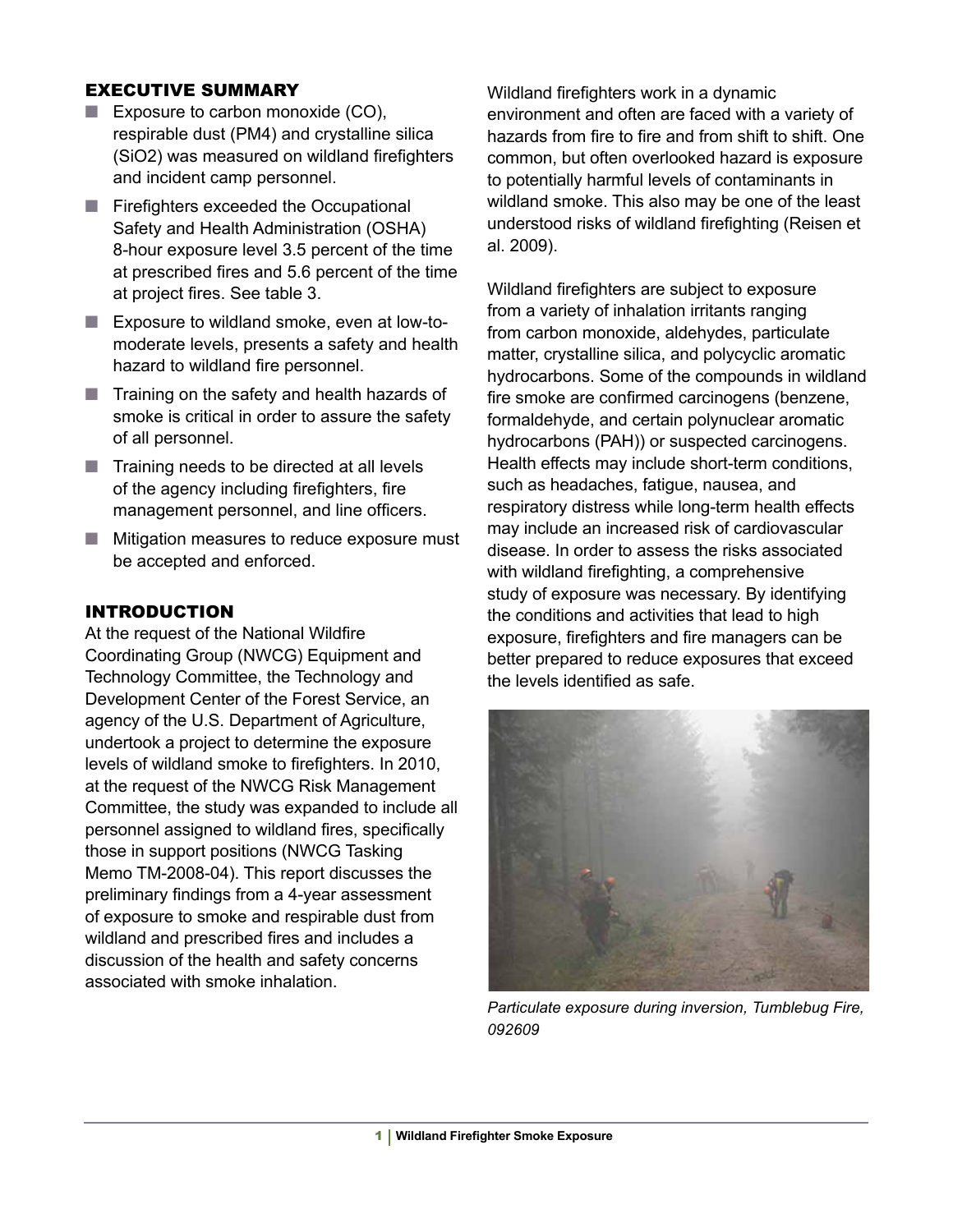# **Vegetative Smoke Concerns**

Vegetative smoke contains numerous inhalation irritants with the potential to cause short- and long-term health hazards to wildland firefighters in the normal course of their duties (Reinhardt 1991; Reinhardt and Ottmar 1997, 2004).

Previous NWCG-sponsored smoke exposure studies indicate that employees were overexposed to CO approximately 5 percent of the time at wildfires and 10 percent of the time at prescribed fires (Reinhardt et al. 2000). The National Institute for Occupational Safety and Health (NIOSH) has done several studies that indicate a concern for both wildland firefighters and support personnel working at incident command posts (ICPs) and other fire camps. However, there has not been a study that encompasses the wide geographic area where wildland firefighters work, nor has a study covered sufficient numbers of firefighters that would allow the Forest Service to accurately determine exposures for the various duties, environments, and other variables associated with wildland firefighting.

# **Regulatory Organizations**

Federal agencies establish safety and health laws and recommendations. This includes Federal laws established by the Occupational Safety and Health Administration (OSHA) and NIOSH recommendations, which are called recommended exposure levels (RELs). Nongovernmental organizations, such as the American Conference of Governmental Industrial Hygienists (ACGIH) also publish threshold limit values (TLVs®). Together these are called occupational exposure levels (OELs) designed to protect the health and safety of workers.

#### *Occupational Safety and Health Administration*

Wildland firefighters are covered by the regulations set forth by OSHA as are all workers, regardless of who they work for, where they work, or the type of work performed. There are no exemptions from these regulations because they are Federal employees or work in emergency situations.

All employers are legally required by the Occupational Safety and Health Act to meet the levels specified by an OSHA standard. Federal employees are covered by OSHA standards under Executive Order 12196 (Feb. 26, 1980, 45 Federal Register 12769, 3 Code of Federal Regulations, 1980), Occupational Safety and Health Programs for Federal Employees of 1980. According to Executive Order 12196 , the head of each agency shall: "Furnish to employees places and conditions of employment that are free from recognized hazards that are causing or are likely to cause death or serious physical harm." OSHA sets permissible exposure limits (PELs) for all Federal employees and private employees not covered by a State agency. These PELs are legally binding and enforced by the Federal government.

The original PELs established by OSHA in 1970 were adopted from the ACGIH TLVs® from 1968 and the standards of the American National Standards Institute.

#### *National Institute for Occupational Safety and Health*

NIOSH provides guidance to OSHA on health hazards and establishes recommended exposure limits (RELs). NIOSH recommended standards are based on concerns relating to the prevention of occupational disease. Although NIOSH standards are often based on more recent scientific research than OSHA PELs, they have no legal authority. NIOSH often follows the guidance set by ACGIH.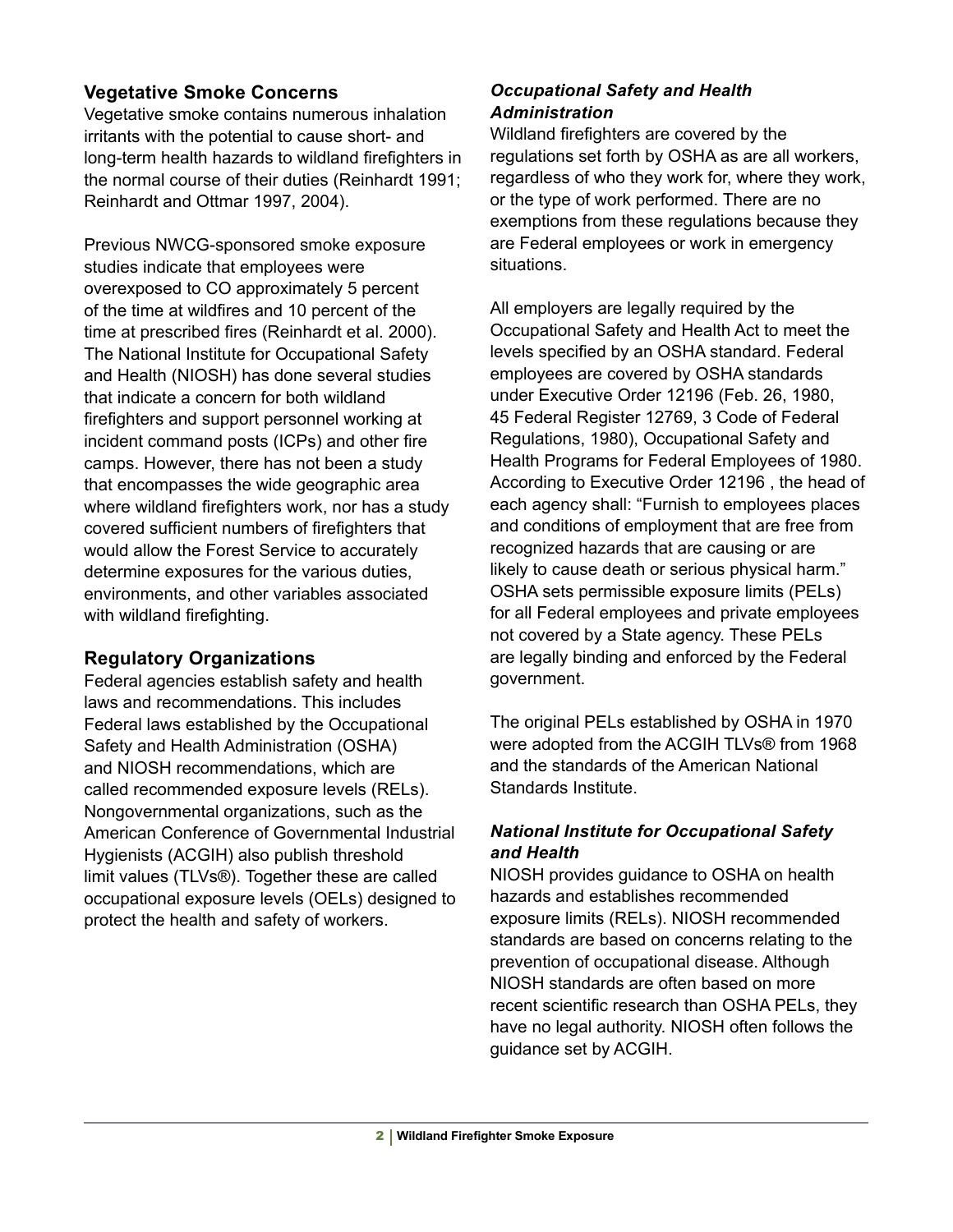#### *American Conference of Governmental Industrial Hygienists*

The ACGIH standards also are recommended standards and have no legal authority. ACGIH publishes revised TLVs® yearly; consequently, these are the most current OELs available and are based on the latest scientific research. In most cases, the TLVs® are more restrictive than OSHA PELs.

#### *Environmental Protection Agency*

The Environmental Protection Agency (EPA) also establishes exposure limits called the National Ambient Air Quality Standards (NAAQS). The NAAQS are established under Title 40 U.S Code of Federal Regulations Part 50 and cover a limited number of pollutants called "criteria" pollutants. These standards are designed to protect the health of all citizens including those at higher risk or sensitivity, such as children, asthmatics, and the elderly. Consequently, the EPA guidelines typically are much more restrictive than those established for the workplace. The exception to this is for carcinogens, which do not have toxicity thresholds because they pose a potential risk regardless of the exposure level. Exposure to carcinogens is evaluated by assessing the level of cancer risk posed by the exposure and compared to "acceptable risks," which are established by the EPA or other agencies, such as OSHA.

# **Occupational Exposure Limits**

OSHA, NIOSH, ACGIH, and some States set exposure limits for airborne irritants for various time frames (see table 1). OELs are based on an exposure level (dose) and time. Dose is the amount of irritant going to a target organ and is dependent on the level and duration of exposure as well as the rates of uptake and elimination by the body. The time is an average time for the exposure and can be set at any amount, but it is dependent on the toxicity of the specific irritant.

Time weighted average (TWA) is commonly set for a "normal" 8- to 10-hour workday and a 40 hour workweek. It is an average concentration across the daily and weekly work shift that should not be exceeded and will provide a safe work environment for a career-length exposure.

Short-term exposure limit (STEL) is a 15-minute TWA exposure that should not be exceeded at any time during the workday. These typically are set for quick-acting toxins. These are established by ACGIH and some States.

Ceiling (C) limits, established by NIOSH, are exposures that should never be exceeded, even instantaneously. Ceiling limits are appropriate for very fast-acting agents, particularly if there could be irreversible health effects.

Immediately Dangerous to Life and Health (IDLH) limits, established by NIOSH, originally were developed to ensure that a worker could escape without injury or irreversible health effects from the exposure. Although the IDLH was based on a 30-minute exposure, they are not intended to imply workers should stay in that environment for 30 minutes but should in fact leave immediately. This is used for fast-acting toxins.

# **Special Considerations for OELs in the Wildland Fire Environment**

OELs are established for traditional work schedules and environments, and therefore may not provide the expected level of safety for workers in nontraditional jobs, such as wildland firefighting. They are based on an 8-hour workday/40-hour workweek, and sedentary work. In addition, these OELs do not account for exposure to multiple toxins simultaneously. The exposure duration and irritant uptake assumptions used to develop OEL criteria may not be appropriate for wildland firefighters. Therefore, in order to accurately assess wildland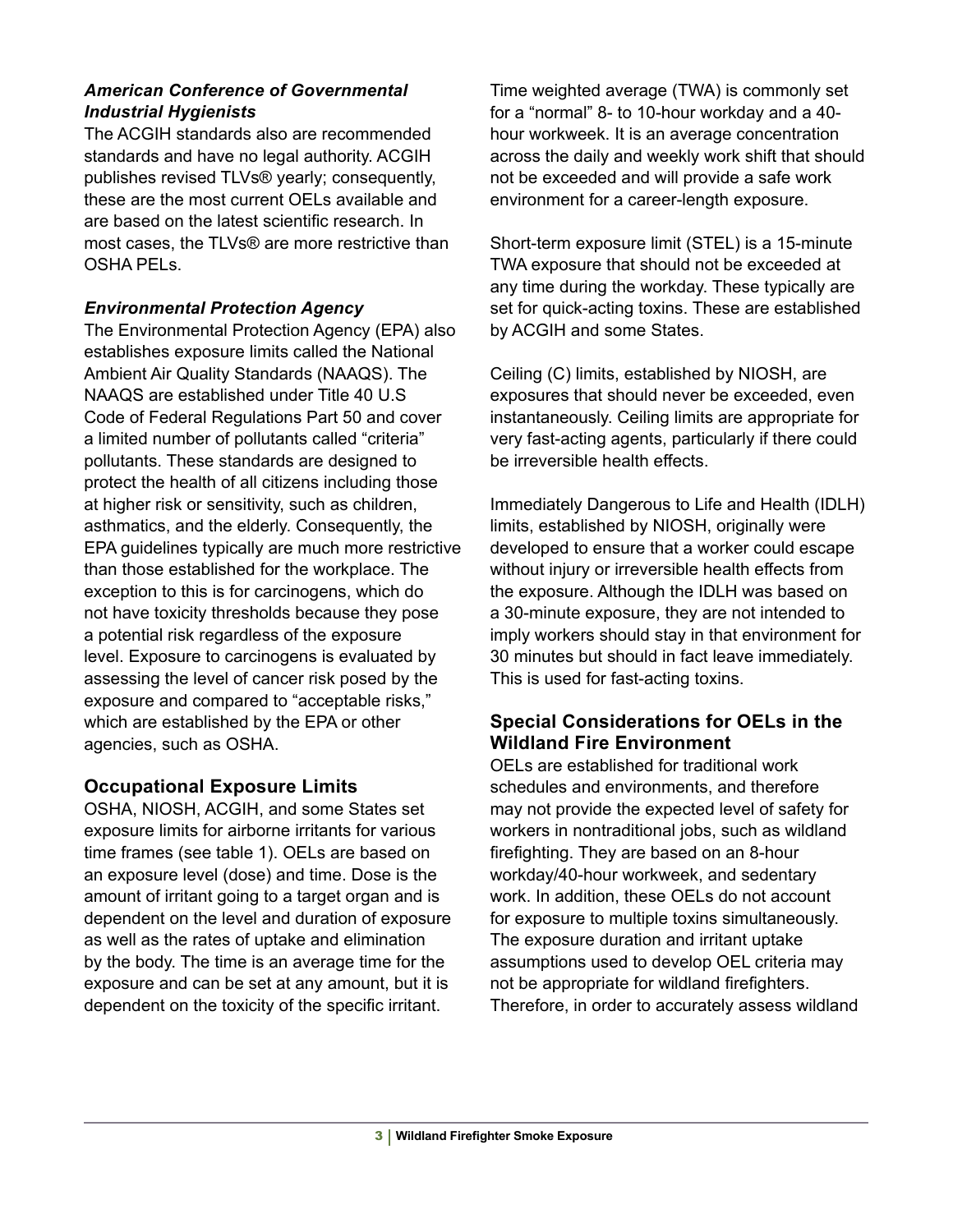firefighter exposure, these differences must be accounted for. Adjustments must be made to the occupational exposure criteria to account for work schedules, exertion, and concurrent exposures that create a synergistic or additive health risk. These adjustments are required to maintain the peak dose below the level that workers would experience in a "standard" workplace.

NIOSH set the CO REL based on an 8-hour workshift, sedentary work activity, dry barometric pressure in the lungs, and the partial pressure of oxygen in the capillaries. The last two variables are affected by altitude, and NIOSH used sea level for their standard of 35 parts per million (ppm). Although several of the variables in the equation used to calculate the REL are constants due to physiological processes, some of them can be changed to better describe the work environment for wildland firefighters. These are length of shift, level of work activity, and altitude. When exposure occurs at elevations above 5,000 feet, NIOSH recommends lowering the CO REL to compensate for the loss in the oxygen-carrying capacity of the blood. Two other variables also are used to compensate for different work conditions: the CO diffusion rate through the lungs (DL) and the ventilation rate (VA).

Both DL and VA have values for sedentary, light, and heavy work activity levels. When calculating a safe REL for wildland firefighters, NIOSH recommends using the heavy work level for DL and VA to ensure an exposure level that would result in a carboxyhemoglobin (COHb) level of 5 percent. COHb levels of 5 percent or less pose no significant harmful effects. By adjusting for the appropriate DL and VA, a lower 8-hour REL can be calculated to provide a safe exposure level for CO.

#### WILDLAND FIRE SMOKE **Components of Wildland Fire Smoke**

It is common knowledge that fires produce smoke—although the components within smoke are complex and often misunderstood. Smoke is the most obvious product of wildland fires and results from the incomplete combustion of forest fuels, which are carbon-based compounds, both organic and inorganic. As the smoke interacts with the atmosphere, intermediate chemicals also are formed (U.S. Department of Agriculture, Forest Service 1989).

As a wildland fire progresses through its burning phases, different compounds/chemicals are released (Reisen and Brown 2009). In the initial stage, as the fuel heats up, liquid in the vegetation volatilizes and several volatile organic compounds (VOCs) are released. As decomposition of the fuel occurs, volatile gases are released including carbon monoxide (CO), carbon dioxide (CO $_2$ ), and oxygenated-VOCs (OVOCs). OVOCs include methanol, acetic acid, acetone, and furan. The flaming phase releases gas-phase emissions, primarily oxidized compounds such as CO<sub>2</sub>, nitrous oxides (NO<sub>x</sub>), sulfur dioxide (SO $_{\textrm{\tiny{2}}}$ ), hydrogen chloride (HCI), and aerosols. Burling et al. (2010) identified the following compounds associated with flaming combustion:  $CO_2$ , NO, NO<sub>2</sub>, HCl, SO<sub>2</sub>, and HONO (nitrous acid). The fire then reverts to the smoldering phase/glowing combustion phase, which releases CO, methane (CH $_4$ ), ammonia (NH<sub>3</sub>), and SO<sub>2</sub>. As a wildland fire moves across the landscape, all these phases may occur simultaneously. However some fuels, such as grasses and other fine fuels, will be dominated by the flaming phase (Barboni et al. 2010; Burling et al. 2010; Bytnerowicz et al. 2009). Barboni et al. (2010) identified 79 compounds in smoke produced from prescribed fires on the island of Corsica (France). These fires were in typical Mediterranean vegetation, which is similar to that found in many areas of southern California.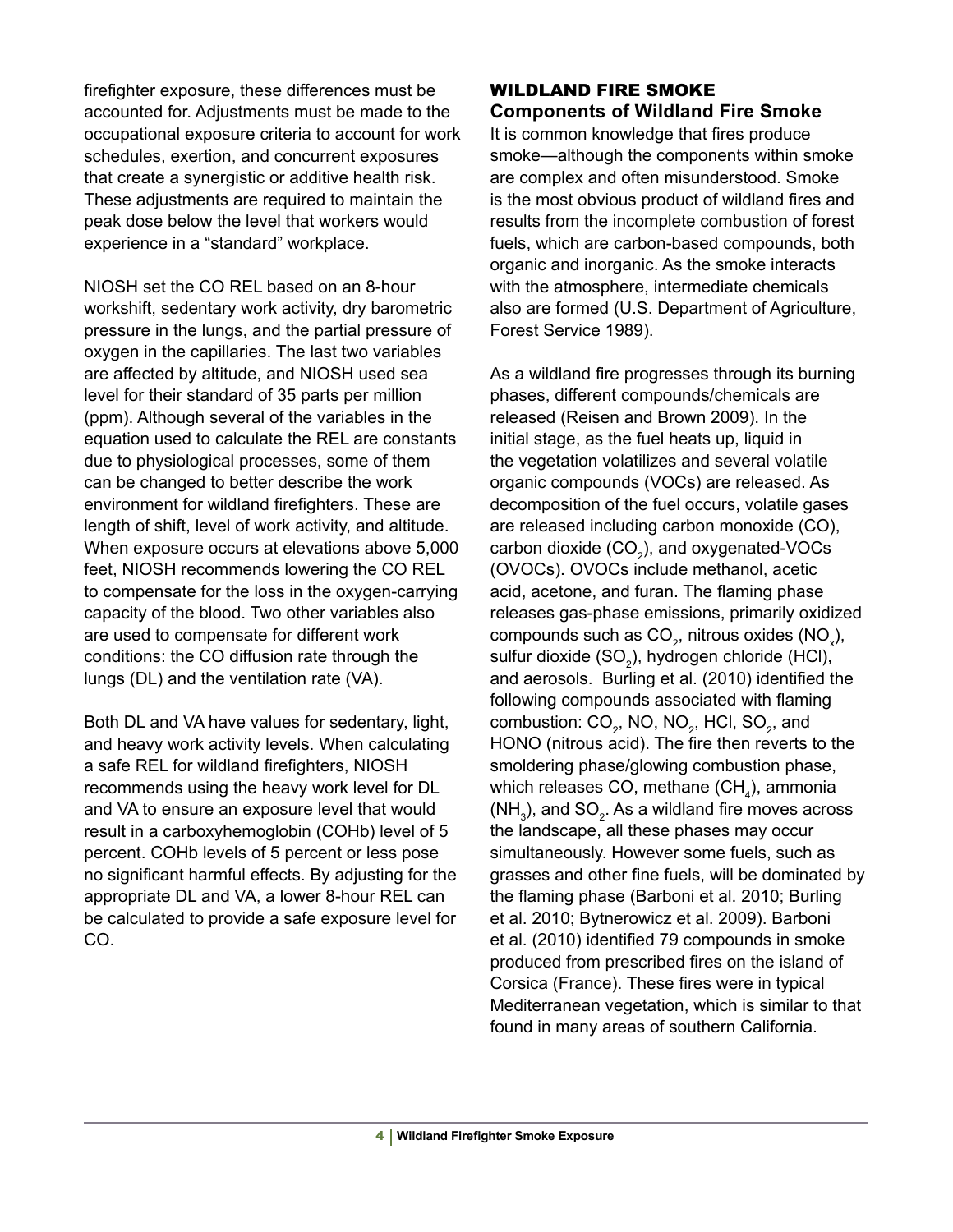There are several irritants in wildland smoke that are of particular concern to wildland firefighters due to their potential health consequences. Polynuclear aromatic hydrocarbons (PAH) are contained within the fine particulate matter and are a byproduct of the combustion of organic matter such as wood (U.S. Department of the Interior 1992). Aldehydes, most notably formaldehyde, also are produced from the incomplete combustion of burning biomass (Ward 1998). Reinhardt and Ottmar (2004) also identified several compounds of particular concern in wildland fire smoke including CO, benzene, acrolein, formaldehyde and, of course, particulate matter.

The visible portion of smoke is composed of particulate matter (PM). There are two primary classes of particulates: fine particles with a mean aerodynamic diameter of less than 2.5 micrometers ( $\mu$ m) and coarse particulates which have a mean aerodynamic diameter less than 10 micrometers (PM $_{10}$ ). Exposure criteria for PM 2.5 and PM 10 apply to the general population. Respirable dust is commonly used for occupational exposure.

As products of combustion react in the atmosphere, intermediate chemicals are formed. The majority of these intermediate chemicals are free radicals (U.S. Department of Agriculture, Forest Service 1989). Nitrous oxide gas (HONO), also present in the smoke, becomes a source of hydroxyl (OH) radicals (Burling et al. 2010). Although many of the free radicals may dissipate quickly after leaving the flaming zone, some may persist for up to 20 minutes.

Not all phases of combustion are equal in their production of chemical compounds. Smoldering combustion can produce several times more mass of pollutants compared to a fire in which the majority of the fuel is consumed in the flaming phase (Bytnerowicz et al. 2009).

Fuel types can influence the primary type of combustion. For example, peat, rotten logs, and deep duff will tend to smolder whereas dry, light fuels will tend to be consumed in the flaming stage; and therefore, less particulates and CO will be released.

Although not a result of the burning of biomass, crystalline silica (SiO $_{\textrm{\tiny{2}}}$ ) poses a health concern to wildland firefighters. SiO $_2$  is a basic component of soil, and quartz is the most common form (Occupational Safety and Health Administration 2002b). Exposure to SiO $_2$  occurs when it is present in the soil and firefighter activity makes it airborne, for example when traveling on dusty roads, hiking on trails or through burned areas, and especially during mopup.



*Particulate exposure during hike, Rooster Rock Fire, 080710.*

#### **Vegetative Smoke Concerns** *Carbon Monoxide*

As CO is inhaled it displaces  $\mathsf{O}_2$  as it attaches to red blood cells and forms COHb. COHb reduces the ability of the blood to carry oxygen and causes hypoxia (a condition in which the body does not receive sufficient oxygen). In an effort to compensate for this deficiency, the body increases the heart rate and blood flow to certain areas of the body, especially the heart and brain.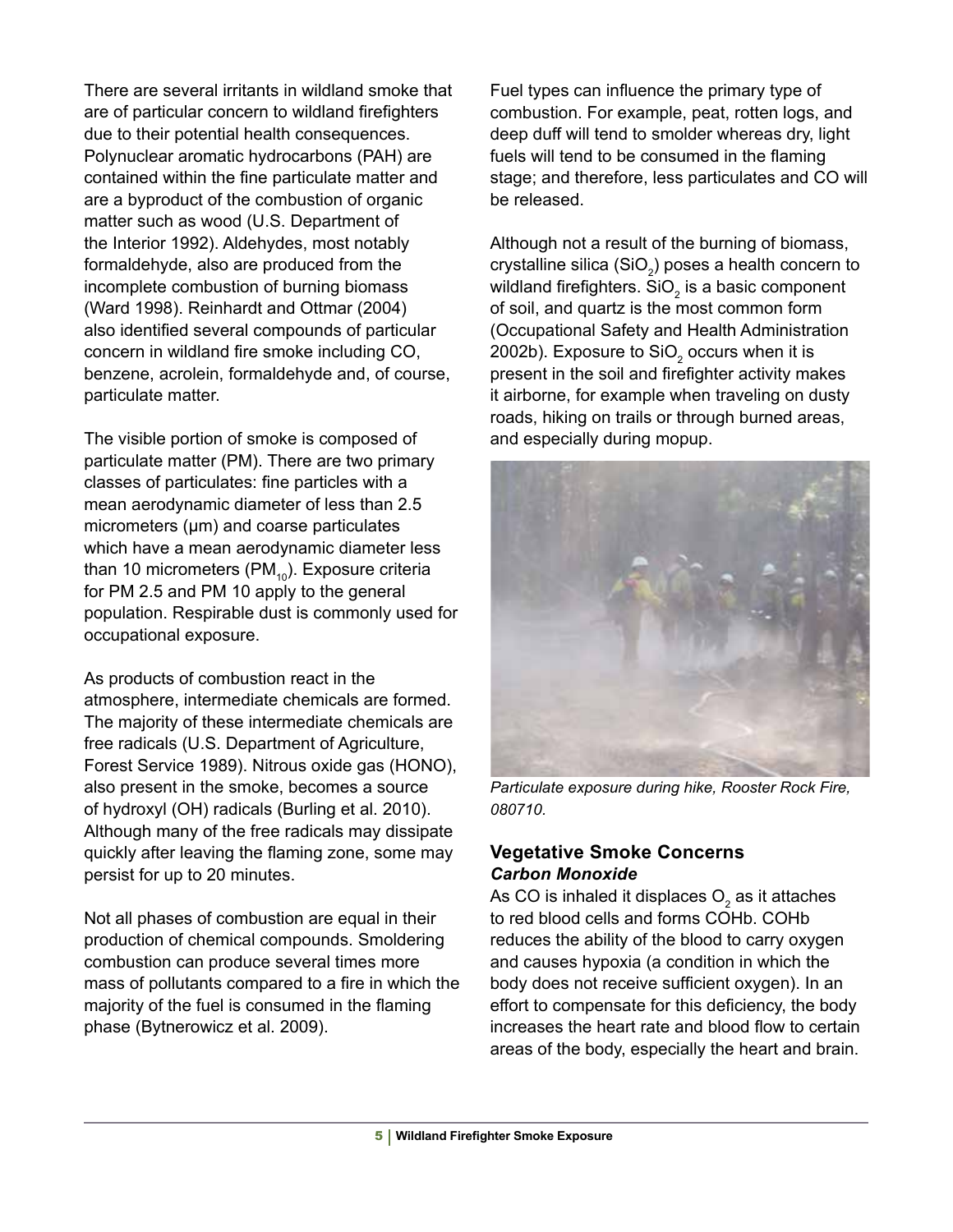Due to their strenuous work, wildland firefighters often have increased respiratory rates, which will increase the amount of CO being inhaled when smoke is present. COHb has a half-life (the time it takes half of the COHb to dissipate from the body) of about 5 hours, and the CO will leave the body through exhalation when the person is breathing clean air (Occupational Safety and Health Administration 2002a).

Symptoms of CO exposure include headaches, dizziness, nausea, loss of mental acuity, and fatigue. Prolonged, high exposure can cause confusion and loss of consciousness. These symptoms can be more acute for people with heart or lung disease, smokers, and at high altitude. Coma and/or death may occur if high exposure continues (Occupational Safety and Health Administration 2002a).

#### *Sulfur Dioxide*

Sulfur dioxide (SO $_{\rm 2}$ ) exposure causes severe irritation of the eyes, skin, upper respiratory tract, and mucous membranes, and also can cause bronchoconstriction.  $\mathrm{SO}_2$  forms sulfuric acid in the presence of water vapor. SO<sub>2</sub> has been shown to damage the airways of humans, and long-term exposure reduces lung volume and its ability for gaseous diffusion (Bytnerowicz 2009).

#### *Particulate Matter*

Particulate matter is described by its mean aerodynamic diameter because the size of the particle determines how far it will travel through the human respiratory system. The smaller the size, the deeper it will penetrate the respiratory tract. Gases and liquids present in the smoke adhere to the particles and thus can enter the airway, lungs, and bloodstream. Respirable particulates are a major concern as they can be inhaled into the deeper recesses of the lungs, the alveolar region. These particles carry absorbed and condensed toxicants into the lungs (U.S. Department of Agriculture 1989; Bytnerowicz 2009).

Respirable particulate matter (RPM) inhalation can cause inflammation of the lungs, and shortterm effects include cough, shortness of breath, and chest pain.

#### *Aldehydes (VOCs)*

Aldehyde compounds can cause immediate irritation of the eyes, nose, and throat, and inhalation can cause inflammation of the lungs. Short-term effects include cough, shortness of breath, and chest pain (Reinhardt 1991; U.S. Department of Agriculture 1989). Some aldehydes are carcinogens. The most abundant aldehyde in smoke is formaldehyde. When formaldehyde enters the body, it is converted to formic acid, which also is toxic.

#### *Acrolein*

Another aldehyde present in smoke is acrolein, which may increase the possibility of respiratory infections (Reinhardt 1991; U.S. Department of Agriculture 1989). Acrolein exposure can cause irritation of the nose, throat, and lungs. Long-term effects can include chronic respiratory irritation and permanent loss of lung function if exposure occurs over many years (U.S. Department of Agriculture 1989).

#### *Benzene*

Benzene, when inhaled, can cause headaches, dizziness, nausea, confusion, and respiratory tract irritation. Although the human body can often recover and repair damage caused by irritants, prolonged exposure from extended work shifts and poorly ventilated fire camps can overwhelm the ability to repair damage to genes and deoxyribonucleic acid (DNA) (U.S. Department of Agriculture 1989).

#### *Crystalline Silica*

Prolonged and excessive exposure to crystalline silica in mining dust can cause silicosis, a noncancerous lung disease that affects lung function. Crystalline silica is the second most common element in the earth's crust and is found throughout many areas of the world. Crystalline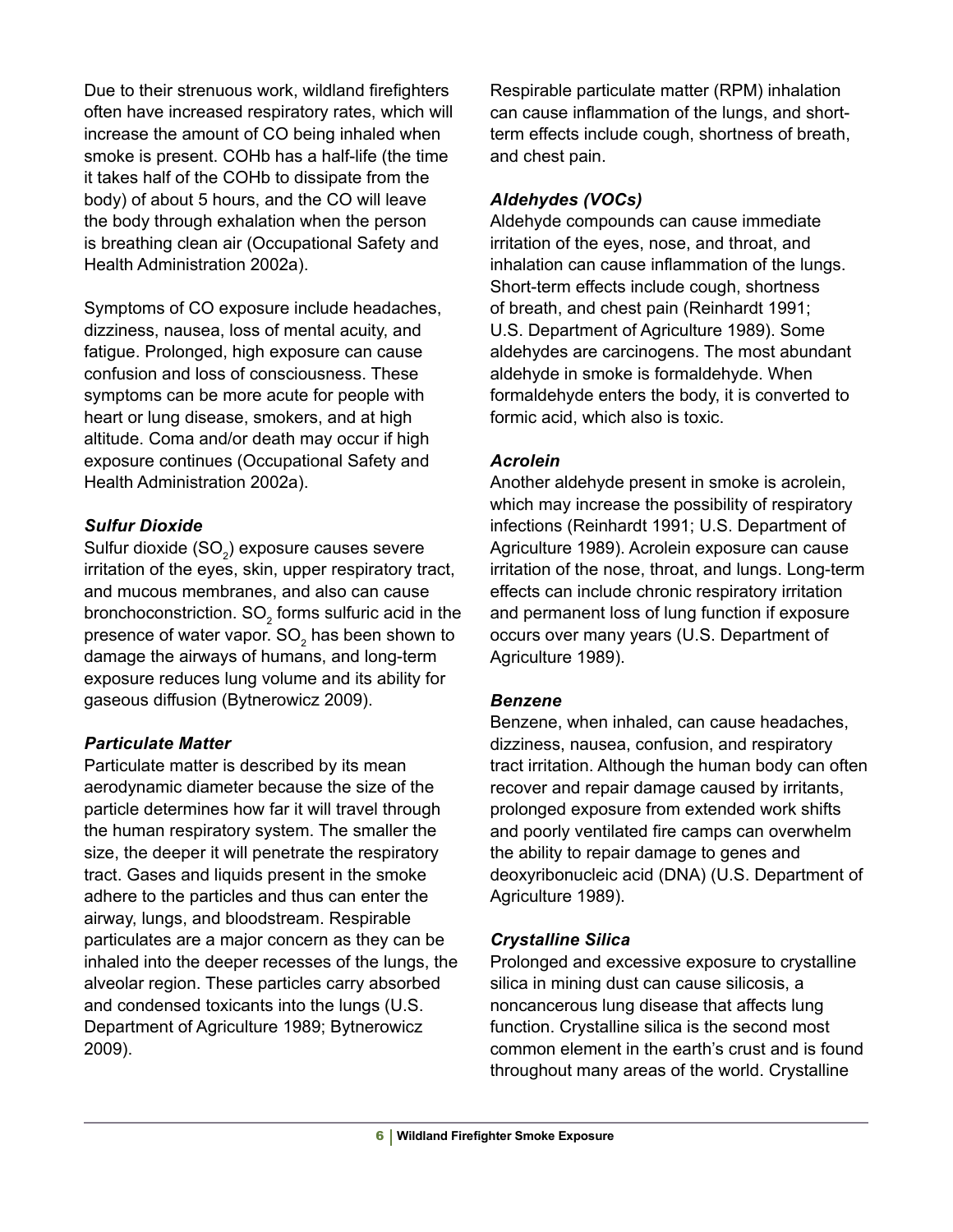silica is classified as a human carcinogen (Occupational Safety and Health Administration 2002b).

#### *Intermediate Chemicals*

As smoke interacts with the atmosphere, intermediate chemicals are formed, the majority of which are usually in the form of carbon, hydrogen, and oxygen free radicals (Leonard et al. 2000; Leonard et al. 2007). These free radicals have been shown to cause a variety of health problems including bronchopulmonary carcinogenesis, fibrogenesis, pulmonary injury, respiratory distress, chronic obstructive pulmonary disease (COPD), and inflammation (Leonard et al. 2007).

As can be seen from the summary of these irritants several components in wildland smoke cause similar symptoms as they affect the same organs. This is particularly important as exposure to low or moderate levels of wildland smoke may cause immediate safety and health concerns due to the additive effect these irritants have on wildland firefighters.

# **Wildland Firefighter Studies**

There have been numerous studies done to assess wildland firefighter exposure over the past 25 years. NIOSH began its' research in 1988 on the Yellowstone fires and many others have followed since. This research has helped identify health concerns with exposure to wildland fire smoke and many researchers have made recommendations for further research and have put forth recommendations to reduce exposure.

Most researchers agreed that more definitive exposure measurements were needed to more accurately identify areas of concern, and future research must account for the full range of exposures across the full range of geographic areas where wildland fires occur. A common thread throughout many of the studies discussed made it clear that a larger more comprehensive exposure assessment was required to address

wildland firefighter exposure. For example, Reh and Deitchman (1992) echo many researchers when they state their small sample size made it impossible to make broad-based generalizations about firefighter exposure.



*Lighter on prescribed fire, Payson, AZ 110410.*

This Wildland Firefighter Smoke Exposure project was designed to address many of the recommendations made by previous researchers in an attempt to provide a better understanding of exposure to wildland firefighters. To that end, this project achieved several significant goals.

- Data was collected:
	- In 11 of the National Fire Danger Rating System (NFDRS) fuel models.
	- In 17 States.
	- On initial attack, prescribed, and large project fires.
	- On over 30 different job tasks.
	- During high exposure events.
	- In Incident Command Posts (ICPs) and spike camps.
	- During crystalline silica exposure.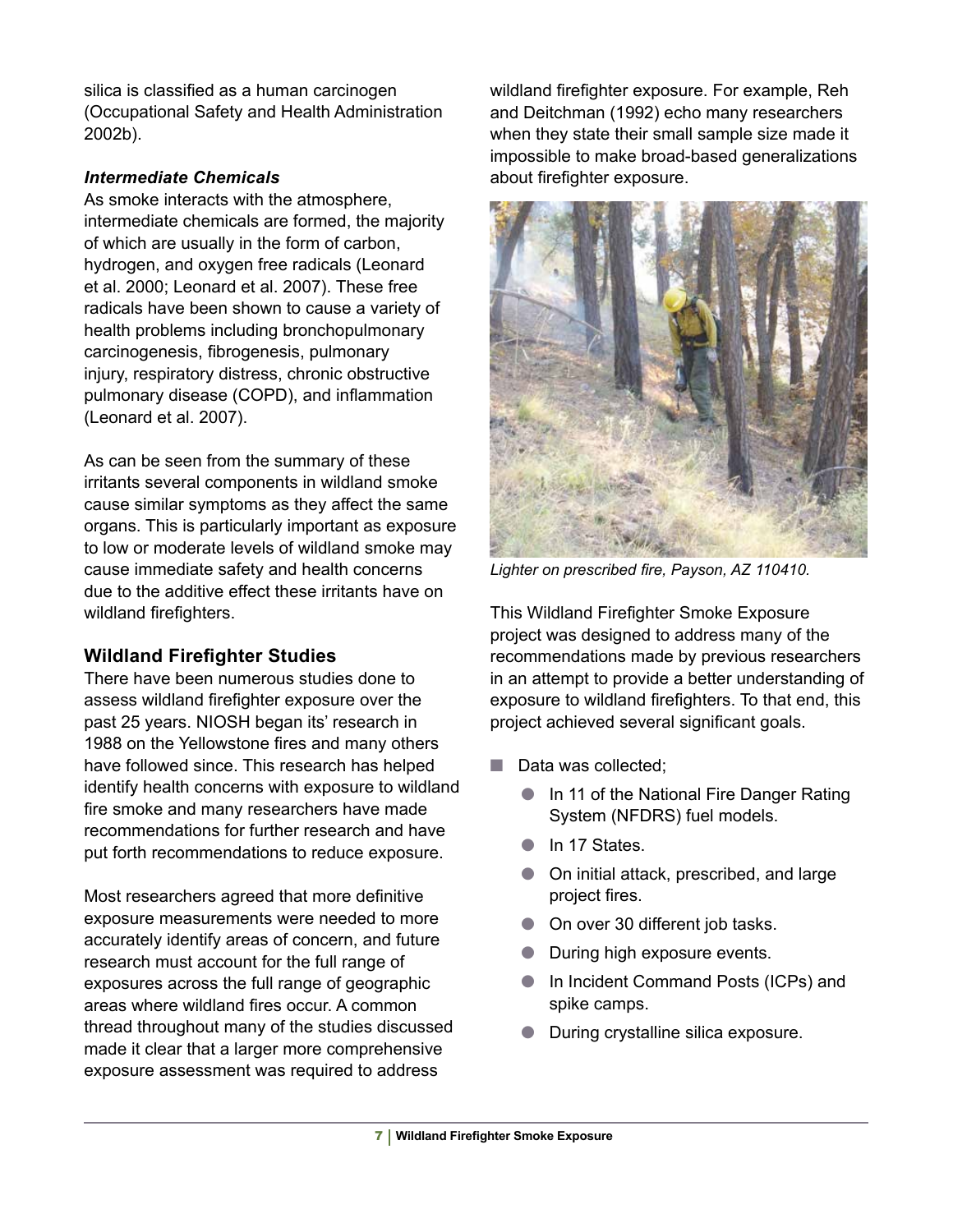Throughout the course of this project CO was measured with electronic datalogging dosimeters according to OSHA Method ID-209, using Mine Safety Appliances Altair Pro Fire single gas CO dosimeters. Dosimeters were placed in the breathing zone of the firefighter and directly recorded 1-minute peak and average CO levels throughout the work shift.



*CO dosimeter and cyclone for PM4 measurement, Oak Flat Fire, 082010.*

There are several reasons to measure CO exposure on wildland firefighters. Most importantly, CO can be used as a surrogate for the primary irritants of concern in wildland smoke near the combustion source. Reinhardt and Ottmar (2004) found a strong relationship between the level of CO in wildland smoke and several of these irritants including formaldehyde and respirable particulate matter. With the advances in exposure monitoring equipment accurate CO measurements can now be done on wildland firefighters. The Risk Management Committee's Smoke Exposure Task Group also requested that PM4 be measured with CO to validate the CO/PM relationship on a larger sample across different geographic areas of the United States.

Measuring respirable dust and SiO<sub>2</sub> requires the use of personal industrial hygiene sampling equipment. These measurements were made with Airchex XR 5000 industrial hygiene personal sampling pumps attached to a BGI Triplex Cyclone designed to have a 50 percent aerodynamic cutoff point of 4.0 µm. Respirable dust was measured in this project because it is more applicable to occupational exposures.

**Work Activity.** In order to determine if different activities are related to exposure, everything the firefighters did was directly observed and recorded. Job activities recorded during the data collection included fireline construction, hiking, mopup, holding, and briefing. Minute-by-minute observations were recorded for later analysis and comparisons of CO exposure versus activity. By remaining with the crew throughout the entire shift, accuracy of the data and accounting for any factors that may influence smoke exposure levels was ensured.

#### *Environmental Conditions*

Weather readings were taken hourly in order to assess the effect of wind, relative humidity, and temperature on exposure. Barometric pressure, fire behavior, and other environmental values also were recorded on an hourly basis.

COHb and oxygen saturation (SpO<sub>2</sub>) readings were taken preshift, midshift, and postshift to evaluate the relationship between exposure and blood-oxygen levels.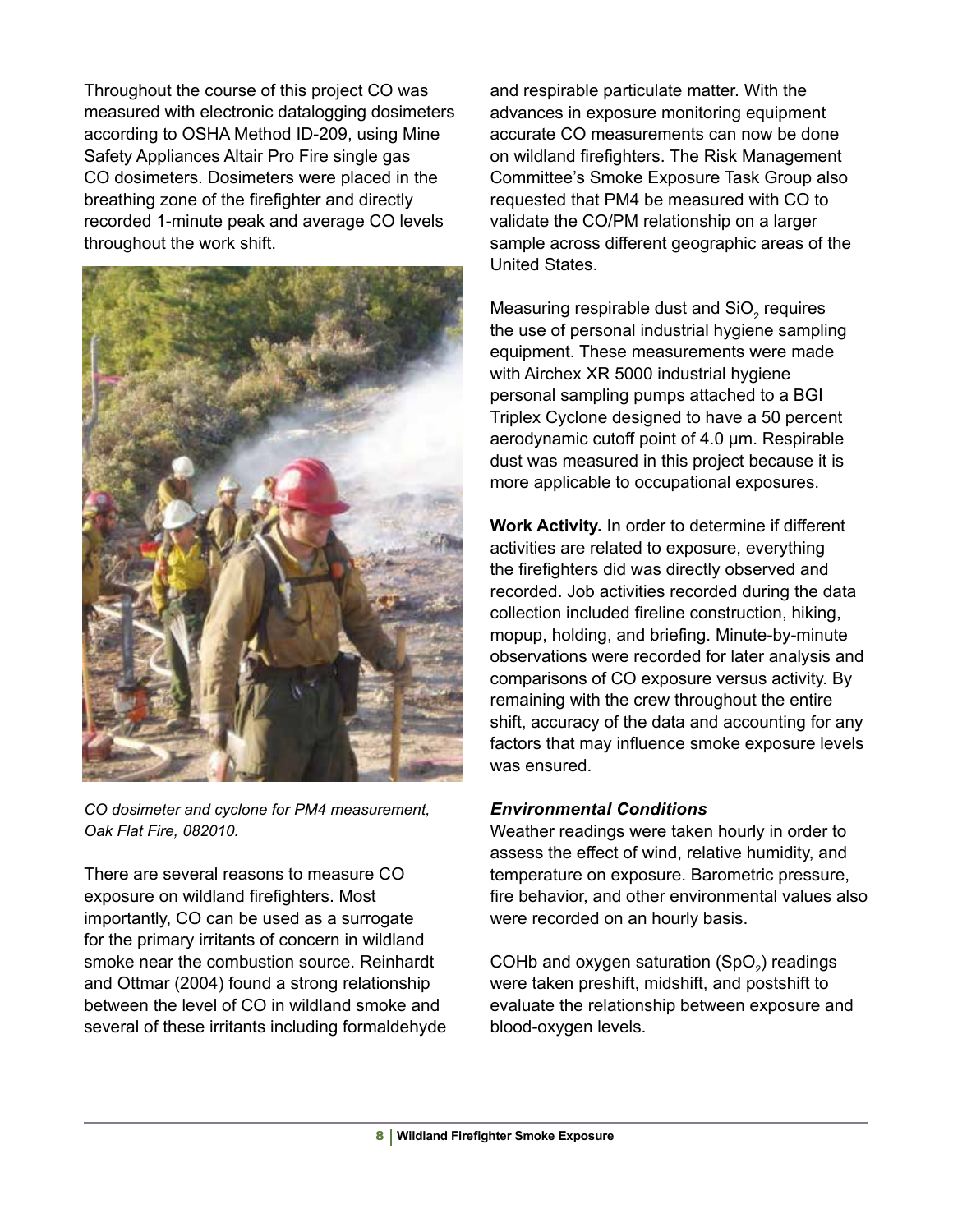Field replicates were done by placing two pumps and filter assemblies on the same firefighter and/or dozer and comparing analysis of the two filters. This procedure provides the relative percent difference to test the precision of field measurements and also was used to identify any potential equipment or field data collection problems.

#### **Incident Command Posts and Spike Camps.**

Industrial hygiene personal sampling pumps and dosimeters also were set up in each ICP or spike camp the crews were working from. This equipment recorded exposure levels for 24 hours and provided exposure measurements for the incident camp personnel. Incident personnel also can be exposed to human-caused CO and respirable particulates in ICPs, which may present a health hazard. This equipment also measured CO from generators and vehicles and respirable dust from vehicle traffic.

Because CO data were collected on a minuteby-minute basis during operational shifts, it is possible to calculate several different occupational exposure metrics: 24 hour, shift, fireline, maximum 8 hour, maximum 5 minute, and maximum 1 minute.

**Quality Assurance/Quality Control.** The highest levels of quality assurance measures were taken and industrial hygiene standards were strictly followed. Adherence to these standards was assured by adhering to the following:

- Written study plan to quide data collection, data management, and analysis.
- Dedicated and trained data collectors.
- Daily review of data.
- Independent review of data by a certified industrial hygienist.
- NIOSH approved and industry standards for equipment calibration and function tests were followed.

#### *Data Collection Summary*

Handcrews, engine crews, dozer operators, and overhead personnel exposures were measured.

During the 4-year study, 7,517 hours of CO measurements on firefighters and 1,554 hours of CO measurements at ICPs and spike camps were taken. There were a total of 179 PM4 and SiO2 firefighter samples and 78 samples at ICPs and/or spike camps.

#### *Data Analysis*

The analysis presented here has been done by Tim Reinhardt (certified industrial hygienist) based on standard industrial hygiene methods. Industrial-hygiene specific statistics were done in R, using the package SAND (Frome et al. 2011). This analysis includes data from 2009 through 2011.

#### *Data Analysis Assumptions*

- $\blacksquare$  Exposures were calculated by fire type: wildland, initial attack, prescribed, and prescribed natural fire
	- to determine the exposure characteristics associated with each fire management regime.
	- to account for differences in shift averages impacted by the amount of time firefighters were actually engaged in fire suppression.
- Shift TWAs included all the time firefighters were in paid status.
- One-minute average CO concentration was used for analysis.
- OSHA PEL formula (29 CFR 1910.1000 table Z-3) was used to calculate total particulate exposure.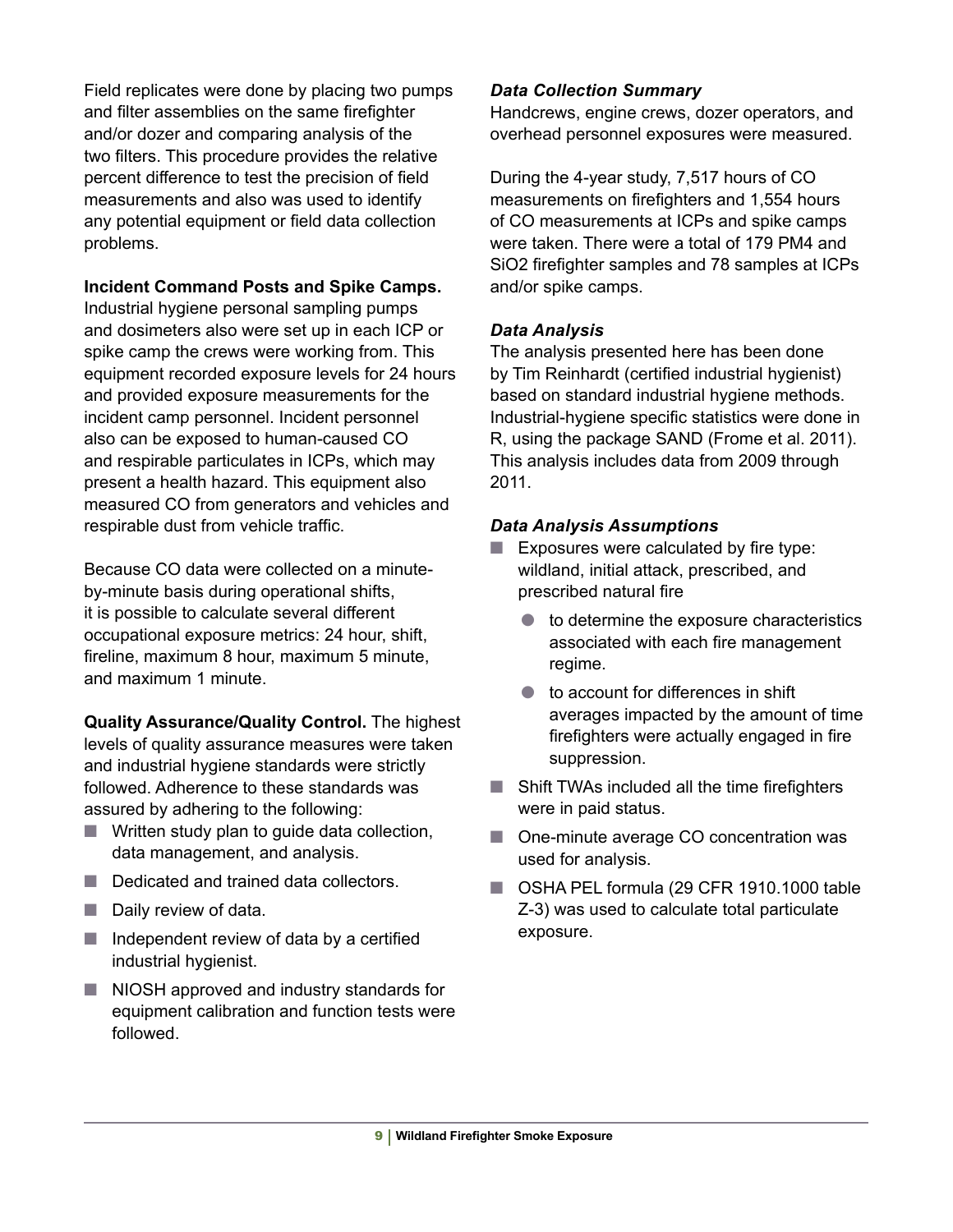The statistics presented here are the point estimate and boundaries for the 95th percentile, and indicate the percentage of firefighters who exceed various OELs. All calculations are done with 95 percent confidence. Although each statistic can be calculated for each fire type, the value of each type of statistic is dependent on the specific set of data being analyzed.

For each fire type analysis, the following assumptions are constant.

The statistically-estimated exposures are estimates based on the number of samples and the variability in the actual data. As with all industrial hygiene statistics, the key variables of interest are the upper confidence limits as these estimates provide the highest level of safety to employees.

**Occupational Exposure Limits.** In order to determine whether wildland firefighters may be exposed to harmful levels of CO, exposures are compared to existing OELs and the recommended NWCG 2012 Guidelines (Smoke Exposure Task Group [SETG] interim OELs) for wildland firefighters. Table 1 contains the relevant OELs used for this analysis.

The NWCG Risk Management Committee created a SETG to assist in addressing exposure concerns. The SETG developed recommended interim OELs for wildland firefighters. The recommendations were based on the preliminary analysis from this project and other research and were developed to reduce exposures and provide guidance for additional actions by NWCG member agencies. These recommendations were distributed through the NWCG Memorandum NWCG #006-2012, "Monitoring and Mitigating Exposure to Carbon Monoxide and Particulates at Incident Base Camps." These OELs are especially important to consider because they acknowledge that wildland smoke contains numerous human irritants, several of which target the same organs. Therefore, in order to provide for the safety of wildland firefighters, the shift and 24-hour CO exposures must be maintained at safe levels. Based on the exposure data, wildland firefighters occasionally are exceeding the recommended NWCG recommended shift and 24-hour interim OELs (graphs 1 and 2) at each fire type. Exceeding these levels could put wildland firefighters at increased risk for both short-term and long-term health and safety consequences.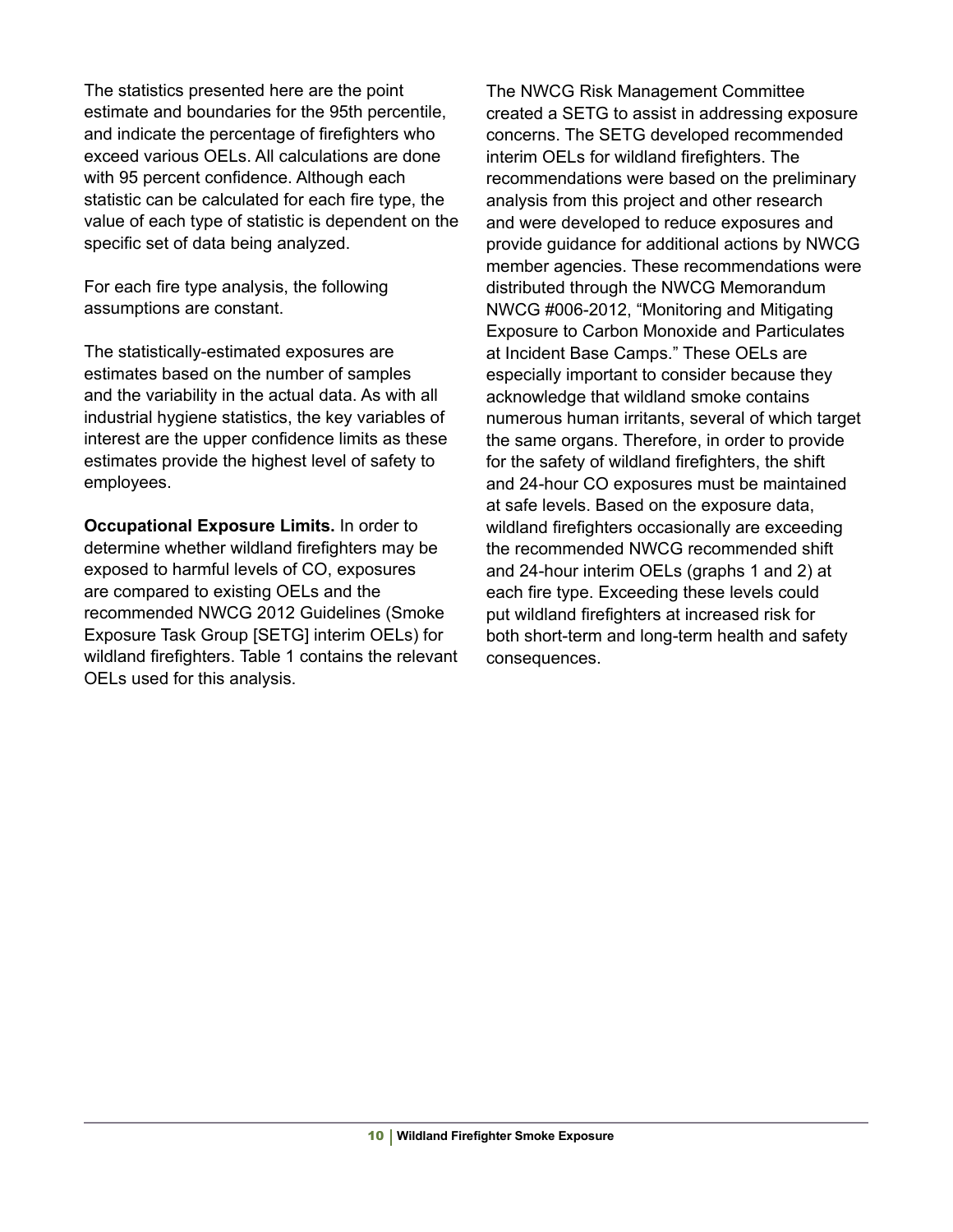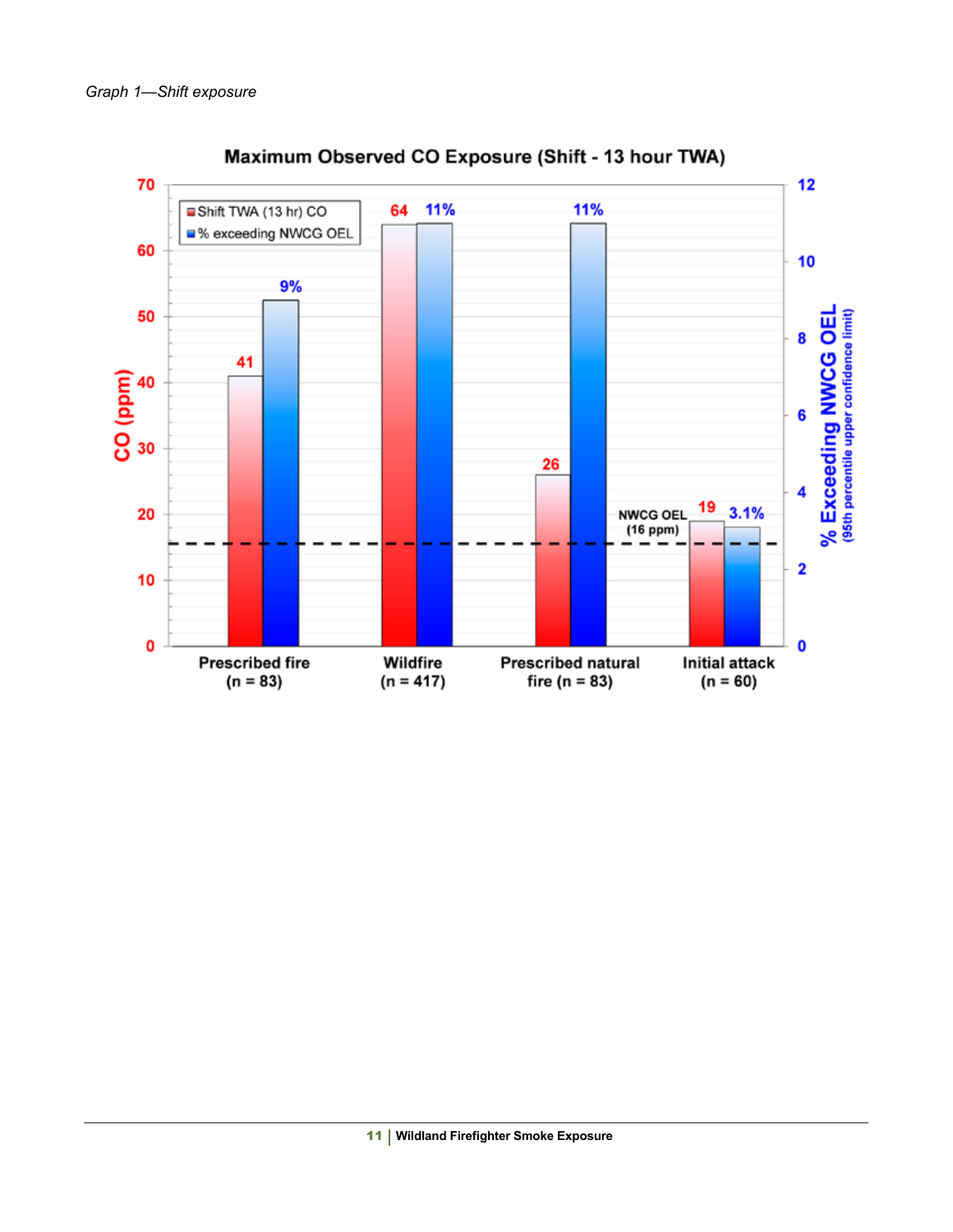

Maximum Observed CO Exposure (24 hour)

The highest 1-minute exposure value provides the peak exposure level for each firefighter on every shift. This is a good value to compare against the IDLH (graph 3).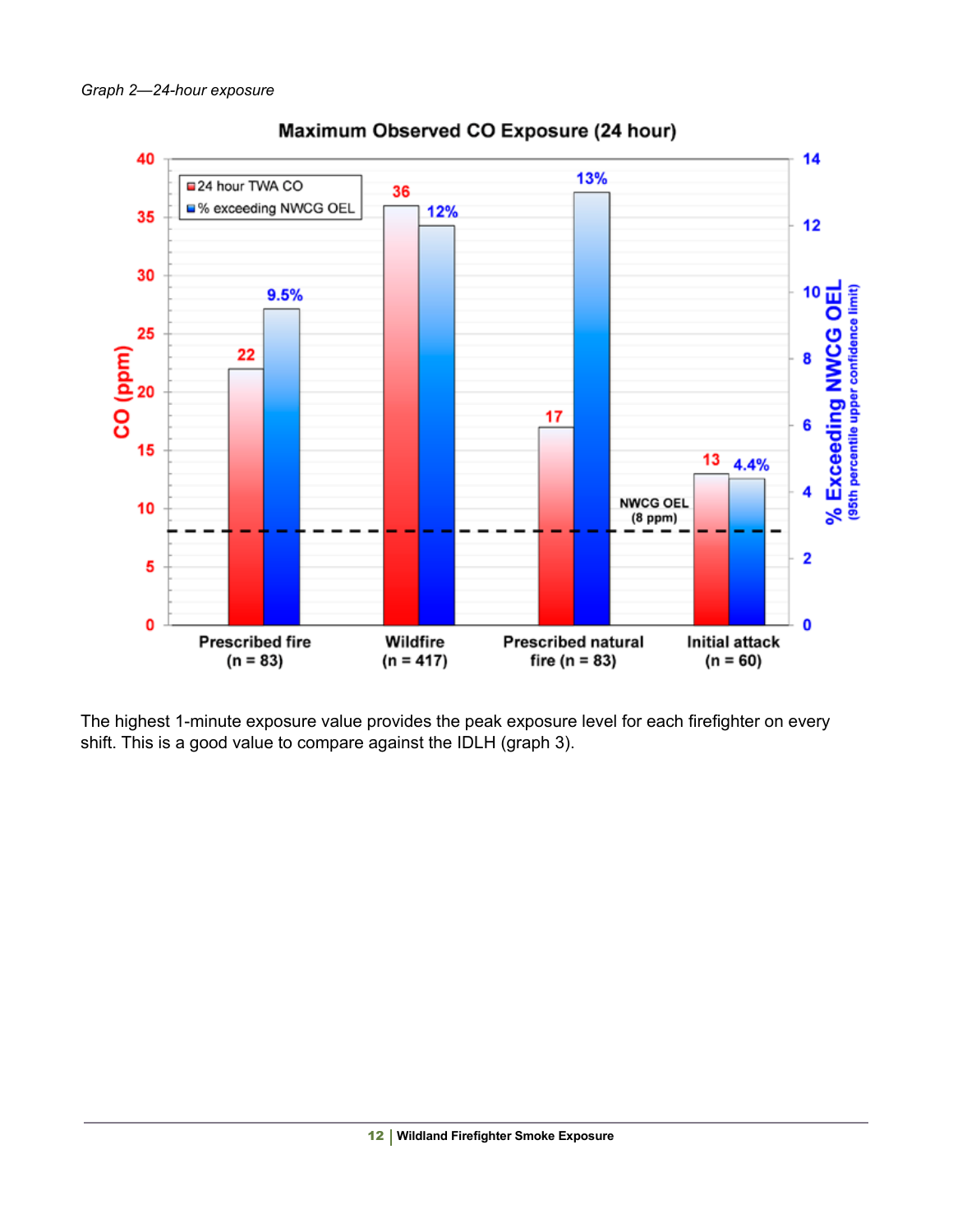

# Maximum Observed CO Exposure (1 minute)

A rolling 8-hour exposure was calculated and can be compared to 8-hour duration OELs. In cases where the firefighter was on the line for more than 8 hours, the highest continuous 8-hour exposure is used in the analysis. When the firefighter was on the line for less than 8 hours, the 8-hour exposure is calculated by adding the appropriate amount of time at zero exposure to the time of the measured fireline exposure, so the calculation can be made on an 8-hour exposure. This is an example of a timeweighted average (TWA) (graphs 4 and 5).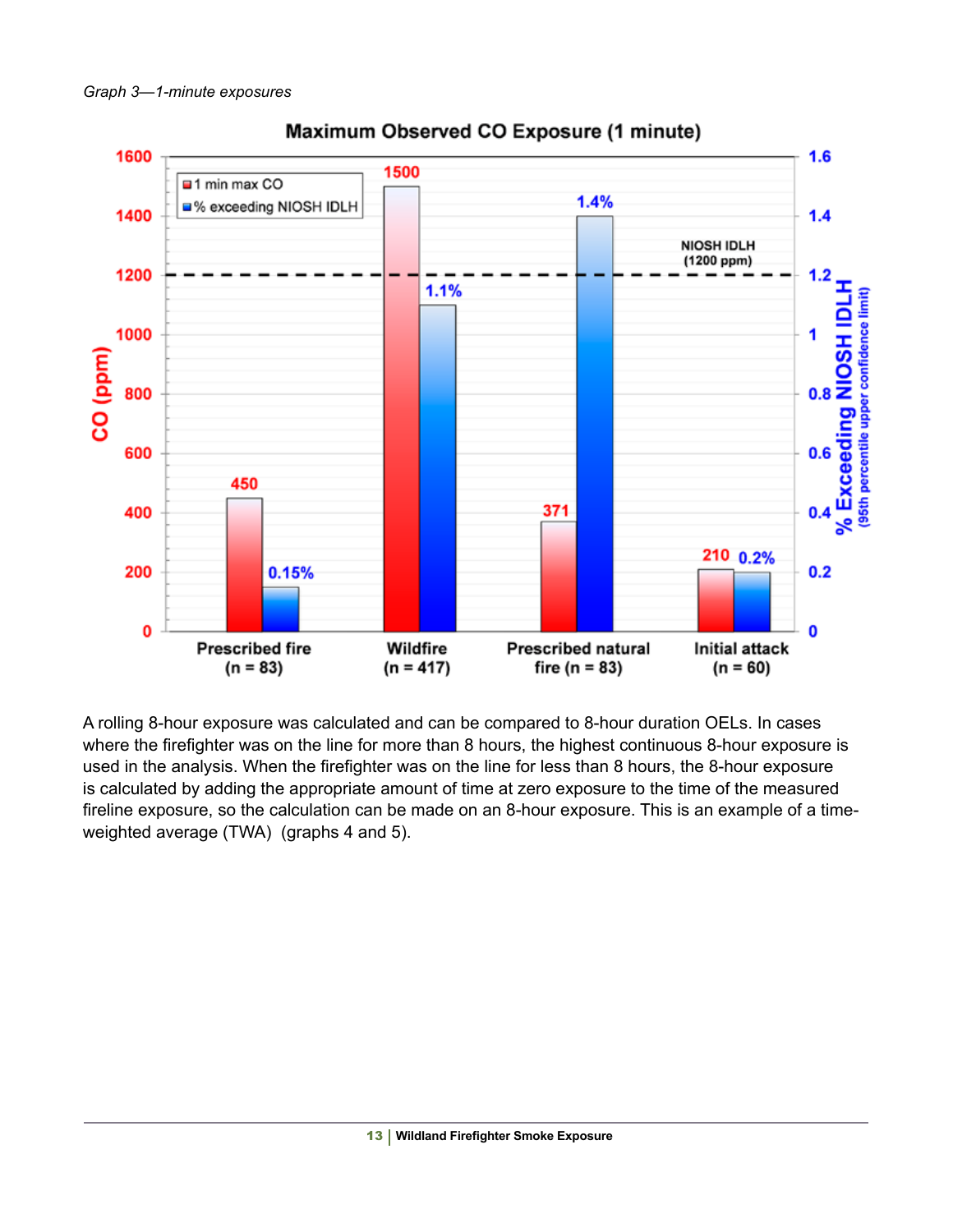

# Maximum Observed CO Exposure (8 hour)

The 8-hour exposure was compared to OSHA PEL, NIOSH REL, and ACGIH TLV. Both the 8-hour and 24-hour exposures can be used to determine both short-term and long-term health risks from smoke exposure. The 24-hour exposures are based on the NWCG 2012 guideline (SETG interim) OEL.

Shift exposures also were determined for each firefighter by using the total exposure during fireline operations and adding the total shift time to the calculations. The shift exposure is a TWA that includes exposure (or zero exposure) off the fireline. If the firefighters were in an inversion and were exposed even though they were not on the fireline—this would be included in the shift average.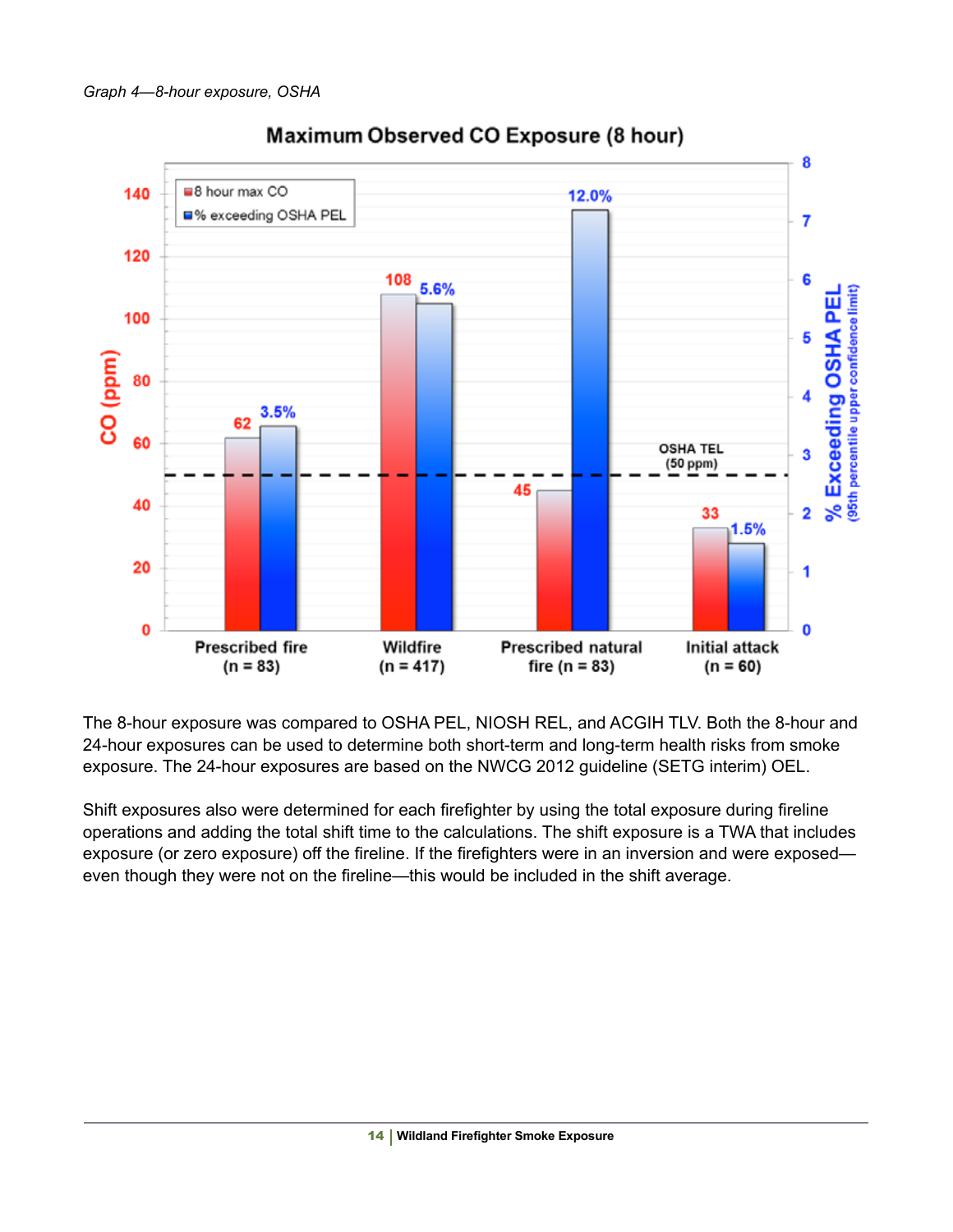

# Maximum Observed CO Exposure (8 hour)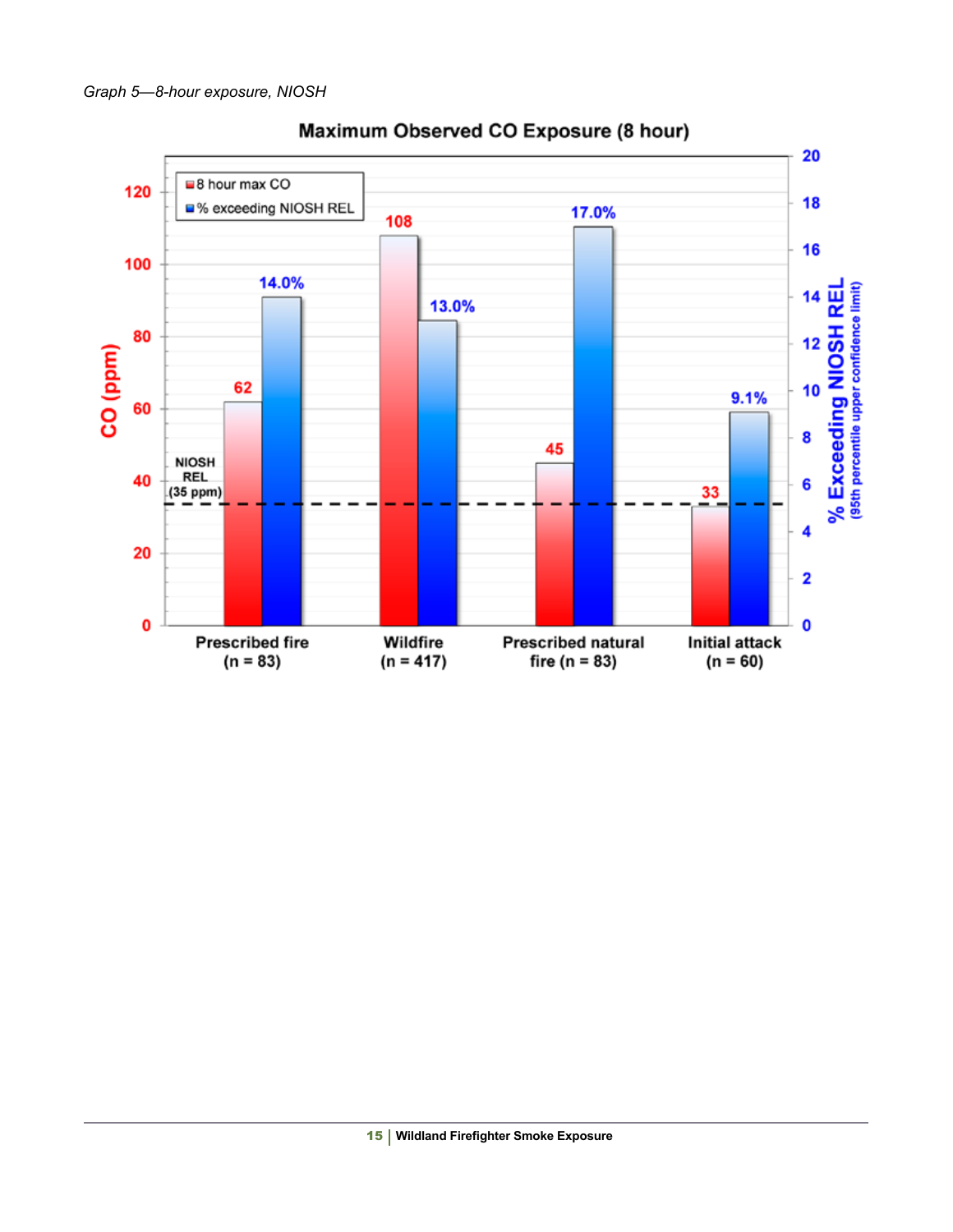*Table 1—Occupational exposure limits used for analysis*

| <b>Exposure Duration</b> | <b>Occupational Exposure Limit</b>              | <b>Source</b>                                                         |  |
|--------------------------|-------------------------------------------------|-----------------------------------------------------------------------|--|
| 1-minute maximum         | 1,200 parts per million (ppm) CO                | NIOSH IDLH <sup>1</sup>                                               |  |
| 15-minute maximum        | 200 ppm CO                                      | NIOSH ceiling, state STEL <sup>2</sup>                                |  |
| 8-hour (hr) maximum      | 50, 35, or 25 ppm CO                            | OSHA PEL <sup>3</sup> , State PEL, or<br><b>ACGIH TLV<sup>4</sup></b> |  |
| Fireline TWA (10 hr)     | 35 ppm or 25 ppm CO                             | NIOSH REL, ACGIH TLV                                                  |  |
| Shift TWA (13 hr)        | 16 ppm CO                                       | Interim NWCG 2012 OEL                                                 |  |
| 24-hr TWA                | 8 ppm CO                                        | Interim NWCG 2012 OEL                                                 |  |
| Fireline TWA (10 hr)     | 1.0 milligrams per cubic meter $(mg/m3)$<br>PM4 | Interim OEL <sup>5</sup>                                              |  |
| Shift TWA (14 hr)        | $0.7 \text{ mg/m}^3 \text{ PM4}$                | Interim OEL                                                           |  |
| Fireline TWA (10 hr)     | 0.1 mg/m <sup>3</sup> PM4                       | Interim OEL                                                           |  |
| Shift TWA (14 hr)        | $0.07$ mg/m <sup>3</sup> PM4                    | Interim OEL                                                           |  |

1. National Institute for Occupational Safety and Health (NIOSH) 1-minute average level immediately dangerous to life and health (IDLH).

2. Washington State 5-minute average short-term exposure limit (STEL).

3. U.S. Department of Labor, Occupational Safety and Health Administration (OSHA) 8-hour average permissible exposure limit (PEL).

4. American Conference of Governmental Industrial Hygienists (ACGIH) 8-hour average Threshold Limit Value® (TLV®).

5. Smoke Exposure Task Group recommended interim OELs for wildland firefighters.

| Sample size, shift duration and fireline duration |         |                                  |                                                             |          |                       |  |  |  |  |
|---------------------------------------------------|---------|----------------------------------|-------------------------------------------------------------|----------|-----------------------|--|--|--|--|
|                                                   |         | <b>Prescribed</b><br><b>Fire</b> | <b>Wildfire</b><br><b>Prescribed</b><br><b>Natural Fire</b> |          | <b>Initial Attack</b> |  |  |  |  |
|                                                   |         | $n = 83$                         | $n = 417$                                                   | $n = 83$ | $n = 60$              |  |  |  |  |
| Average shift duration                            | (hh:mm) | 10:27                            | 13:38                                                       | 13:33    | 12:24                 |  |  |  |  |
| Maximum shift duration                            | (hh:mm) | 17:00                            | 17:00                                                       | 16:30    | 16:30                 |  |  |  |  |
| Minimum shift duration                            | (hh:mm) | 4:08                             | 7:30                                                        | 6:24     | 3:30                  |  |  |  |  |
| Average fireline duration                         | (hh:mm) | 6:03                             | 9:57                                                        | 10:14    | 4:13                  |  |  |  |  |
| Maximum fireline duration                         | (hh:mm) | 12:00                            | 16:00                                                       | 14:00    | 10:18                 |  |  |  |  |
| Minimum fireline duration                         | (hh:mm) | 1:25                             | 1:10                                                        | 4:00     | 0:51                  |  |  |  |  |

*Table 2—Sample size, shift duration and fireline duration (2009–2011)*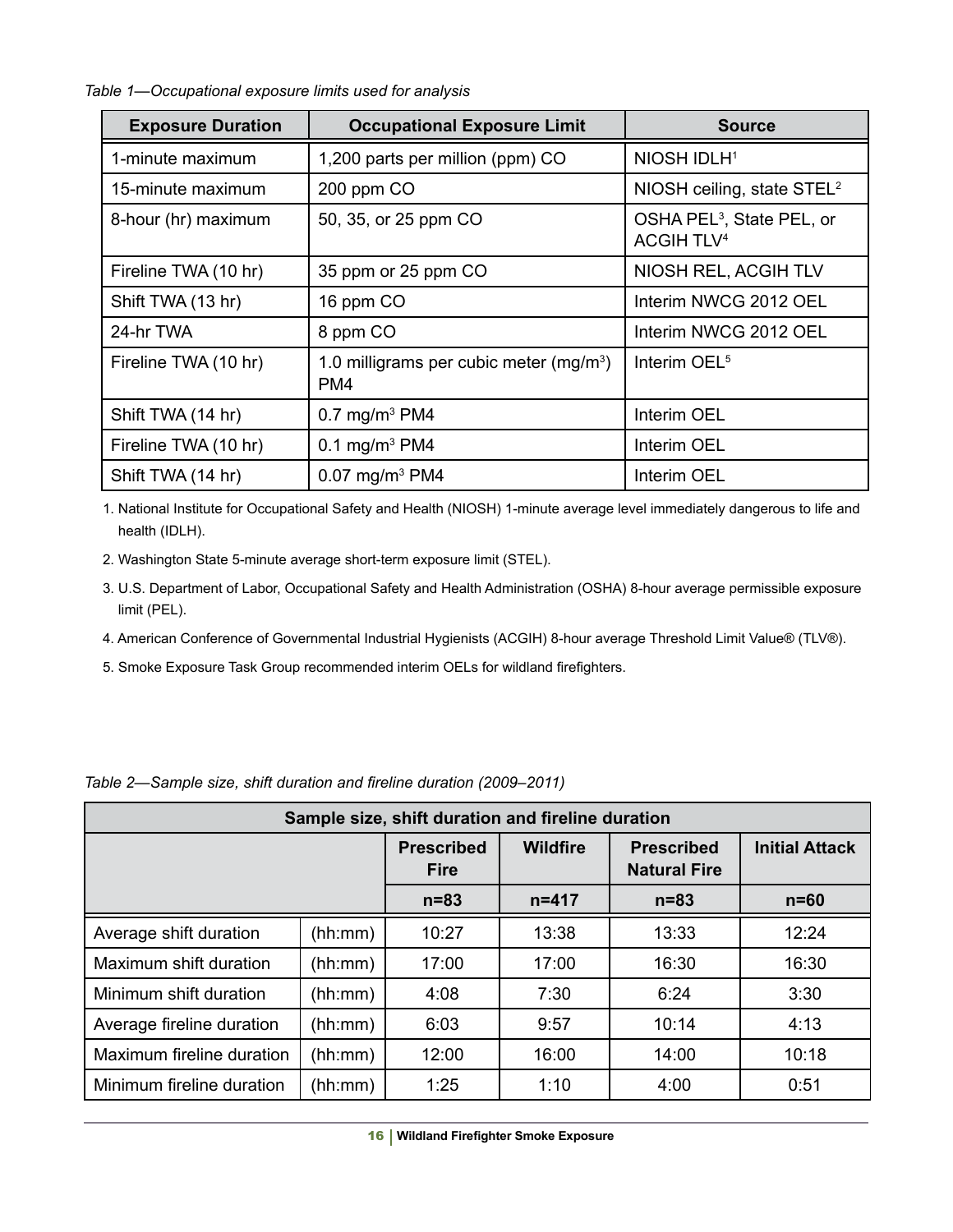*Table 3—Data analysis summary (2009–2011)*

| <b>Analysis Summary</b>              |                   |                                  |                 |                                                    |                                 |                                                    |  |  |
|--------------------------------------|-------------------|----------------------------------|-----------------|----------------------------------------------------|---------------------------------|----------------------------------------------------|--|--|
|                                      |                   | <b>Prescribed</b><br><b>Fire</b> | <b>Wildfire</b> | <b>Prescribed</b><br><b>Natural</b><br><b>Fire</b> | <b>Initial</b><br><b>Attack</b> | <b>OEL</b>                                         |  |  |
| Highest 1-minute observed            | CO PPM            | 450                              | 1500            | 371                                                | 210                             | <b>NIOSH</b><br><b>IDLH</b><br>1200                |  |  |
| Percent above IDLH*                  |                   | 0.15                             | 1.1             | 1.4                                                | 0.2                             |                                                    |  |  |
| Highest 5-minute observed            | CO PPM            | 271                              | 933             | 166                                                | 129                             | Ceiling<br><b>State</b><br><b>STEL</b><br>200      |  |  |
| Percent above STEL*                  |                   | 6.7                              | 8.9             | 9.2                                                | 4.1                             |                                                    |  |  |
| Highest 8-hour observed              | <b>CO PPM</b>     | 62                               | 108             | 45                                                 | 33                              | <b>OSHA</b><br><b>PEL 50</b>                       |  |  |
| Percent above PEL*                   |                   | 3.5                              | 5.6             | 7.2                                                | 1.5                             |                                                    |  |  |
| Highest shift observed               | CO PPM            | 41                               | 64              | 26                                                 | 19                              | <b>NWCG</b><br>Shift 16                            |  |  |
| Percent above NWCG<br>Interim        |                   | 9                                | 11              | 11                                                 | 3.1                             |                                                    |  |  |
| Highest 24-hour observed             | <b>CO PPM</b>     | 22                               | 36              | 17                                                 | 13                              | <b>NWCG</b><br>8                                   |  |  |
| <b>Percent above NWCG</b><br>Interim |                   | 9.5                              | 12              | 13                                                 | 4.4                             |                                                    |  |  |
| Respirable particulate<br>(PM4)      |                   |                                  |                 |                                                    |                                 | <b>SETG</b><br>$0.7$ mg/<br>m <sup>3</sup>         |  |  |
| Average highest                      | mg/m <sup>3</sup> | 0.84                             | 0.64            | 0.3                                                | 0.9                             |                                                    |  |  |
| Percent above SETG<br>interim*       |                   | 20                               | 17              | 6.3                                                | 33                              |                                                    |  |  |
| Crystalline Silica (fireline)        |                   |                                  |                 |                                                    |                                 | <b>OSHA</b><br><b>PEL 0.1</b><br>mg/m <sup>3</sup> |  |  |
| Percent above PEL*                   |                   | 6.7                              | 8.9             | $\mathbf 0$                                        | 43                              |                                                    |  |  |

\* 95% UCL estimate of the percent of firefighters that exceed the OEL at each fire type. Observed = highest recorded exposure

SETG = NWCG Risk Management Committee's Smoke Exposure Task Group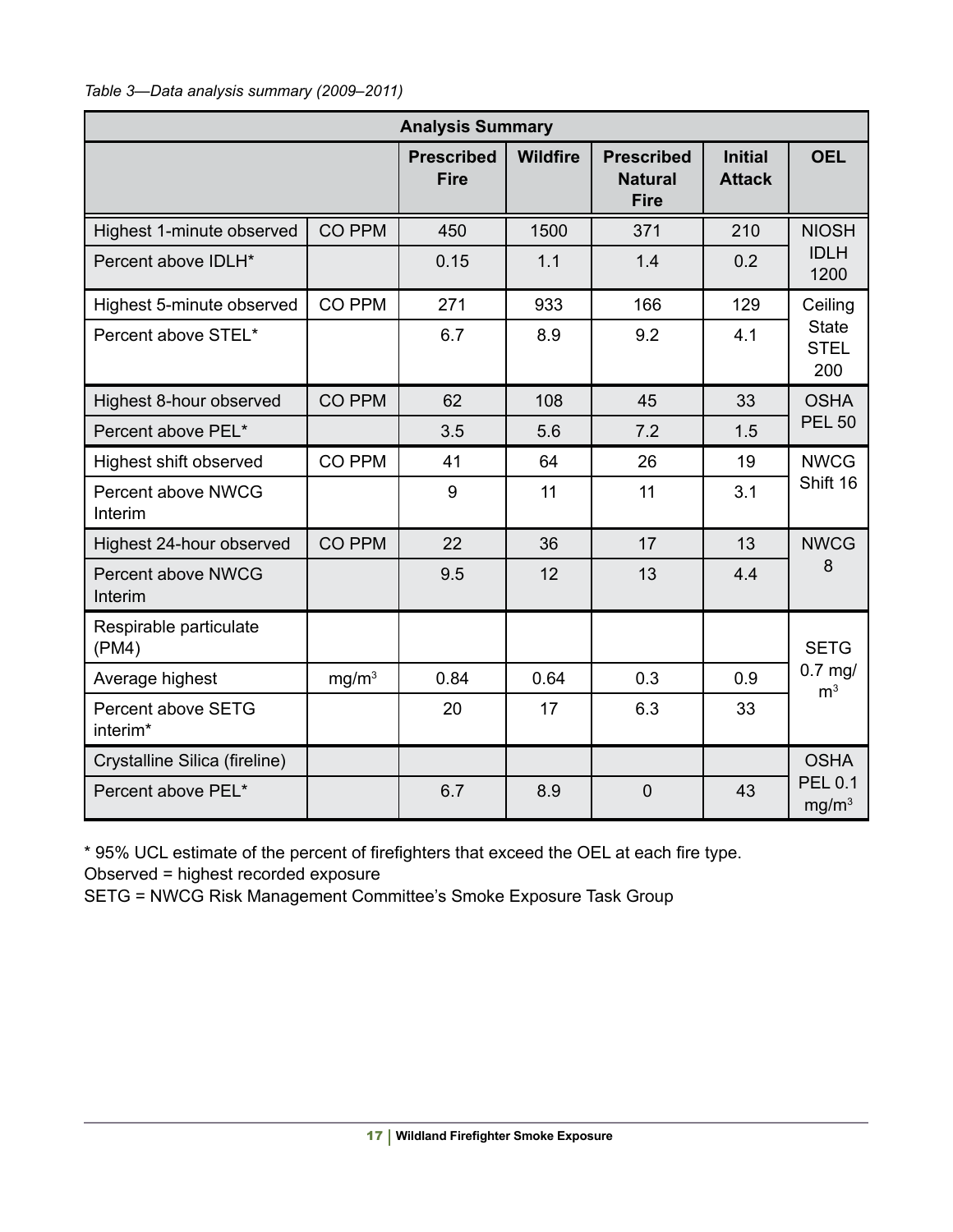#### **Fire summary data**

OSHA PELs are developed to protect workers from unsafe exposures. These PELs are based on an 8 to 10 hour workday and assume that a worker is exposed to only one irritant. When there are multiple irritants in the atmosphere, particularly irritants that affect the same organs, these PELs will not adequately protect worker health. Therefore, it is necessary to develop interim exposure criteria that will account for the additional hazard presented by multiple irritants.

#### RECOMMENDATIONS

For the past 25 years many researchers have made recommendations to wildland fire management agencies to minimize exposure. Many of these recommendations are consistent across all studies.

- Minimize mopup.
- Develop a medical surveillance program.
- Develop wildland fire-specific OELs.
- Train firefighters on smoke hazards.
- Reduce exposure by limiting shift length, and rotate crews out of heavy smoke areas.

Based on the findings from this project there has been no appreciable reduction in firefighter exposure and in some instances unsafe exposures are more severe than observed by previous research. Exposure to wildland smoke has direct consequences on the ability of firefighters to remain safe by compromising their ability to think clearly and function at their highest mental and physical level. Exposure to the harmful constituents in wildland smoke underlies virtually every aspect of risk management and must be addressed effectively in order to assure other risk management decisions are sound. Therefore, it is essential that sound smoke exposure mitigation strategies be developed, implemented, and enforced.

#### **Task Group**

Convene a task group of industrial hygiene experts, interagency incident management team members, firefighters, risk management, and safety representatives to develop a smoke mitigation implementation plan.

#### **Training**

Smoke exposure and the associated hazards are not required components in any of the basic and intermediate levels of required wildland firefighting training (Hyde et al. 2011). Every wildland firefighter must understand the risk associated with smoke exposure and learn how to reduce exposure. Training also must be given to agency administrators and incident management team members who make decisions that affect the exposure to firefighters. Suppression response and mopup guidelines need to be made that are consistent with operational needs and firefighter safety. Otherwise, risk is being transferred to firefighters rather than being shared with all including the incident commander, agency administrators, and the public.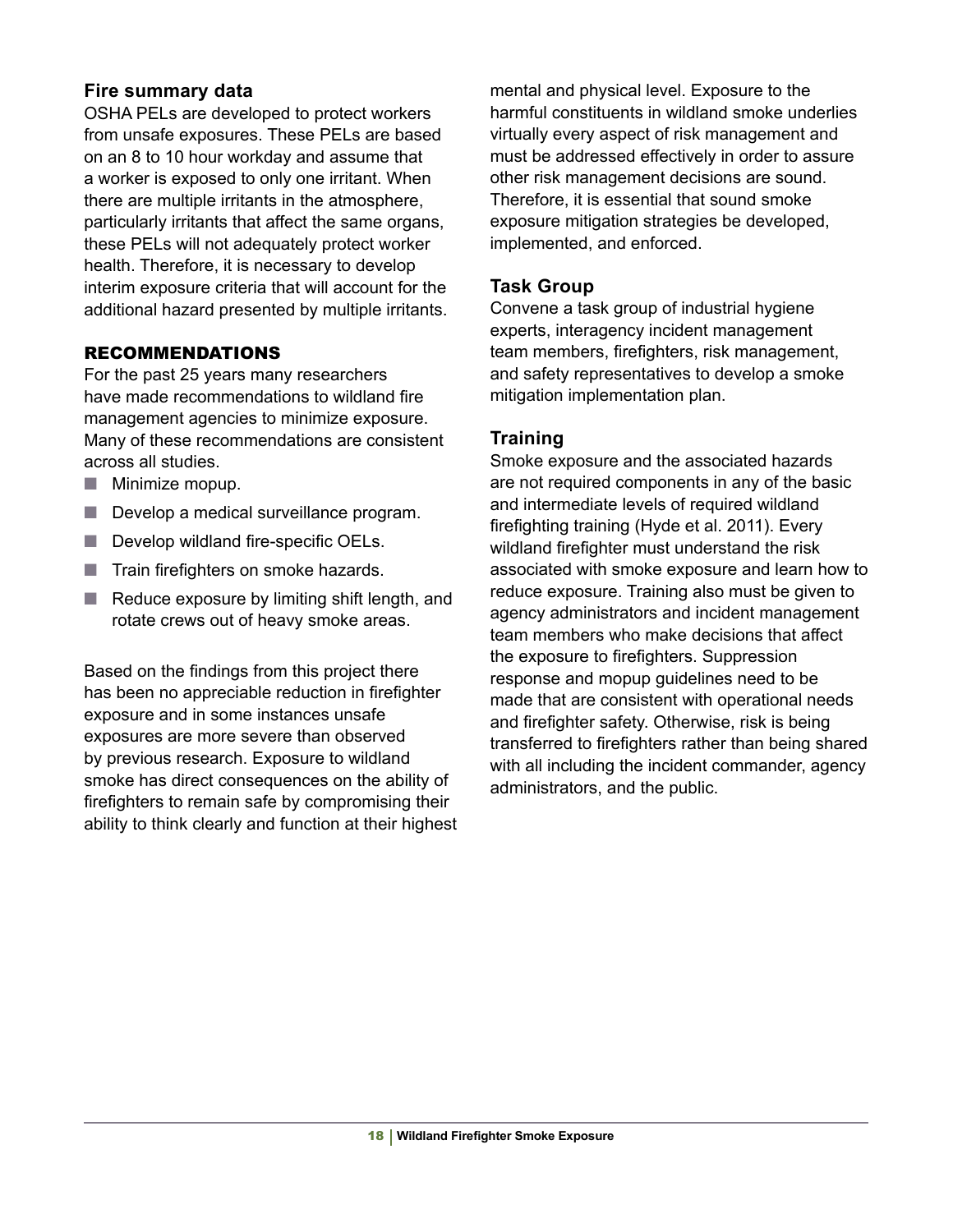#### **Mopup**

Mopup is a statistically significant cause of exposure during fire operations. Reducing the amount of time firefighters perform mopup operations will be crucial to reducing their exposure to CO, respirable particulate matter, and SiO2. Crew leaders, division supervisors, and other overhead personnel must understand that excessive mopup places firefighters at increased risk of exposure. Mopup guidelines should be guided by the principal of the right tool, at the right time, at the right place, for the right duration and the right reason.



*Smoke and particulate exposure during mopup. Rooster Rock Fire, 090710.*

# **Holding**

Holding on prescribed fires and project fires also is a statistically significant cause of exposure. Rotate crews out of heavy smoke when conducting holding operations. This will allow firefighters to recover from CO exposure.

#### **Dozers**

Dozer operators running open-cab equipment may be exposed to high levels of smoke and dust. Equip dozers with air-filtration systems. Open-cab dozers do not provide appropriate protection from smoke and dust on wildland fires.



*Particulate exposure during dozer operations. Texas initial attack, 082111.*

# **Instituting Interim OELs**

In order to provide the highest level of safety and protect the long-term health of wildland firefighters, adopt and enforce the NWCG recommended OELs.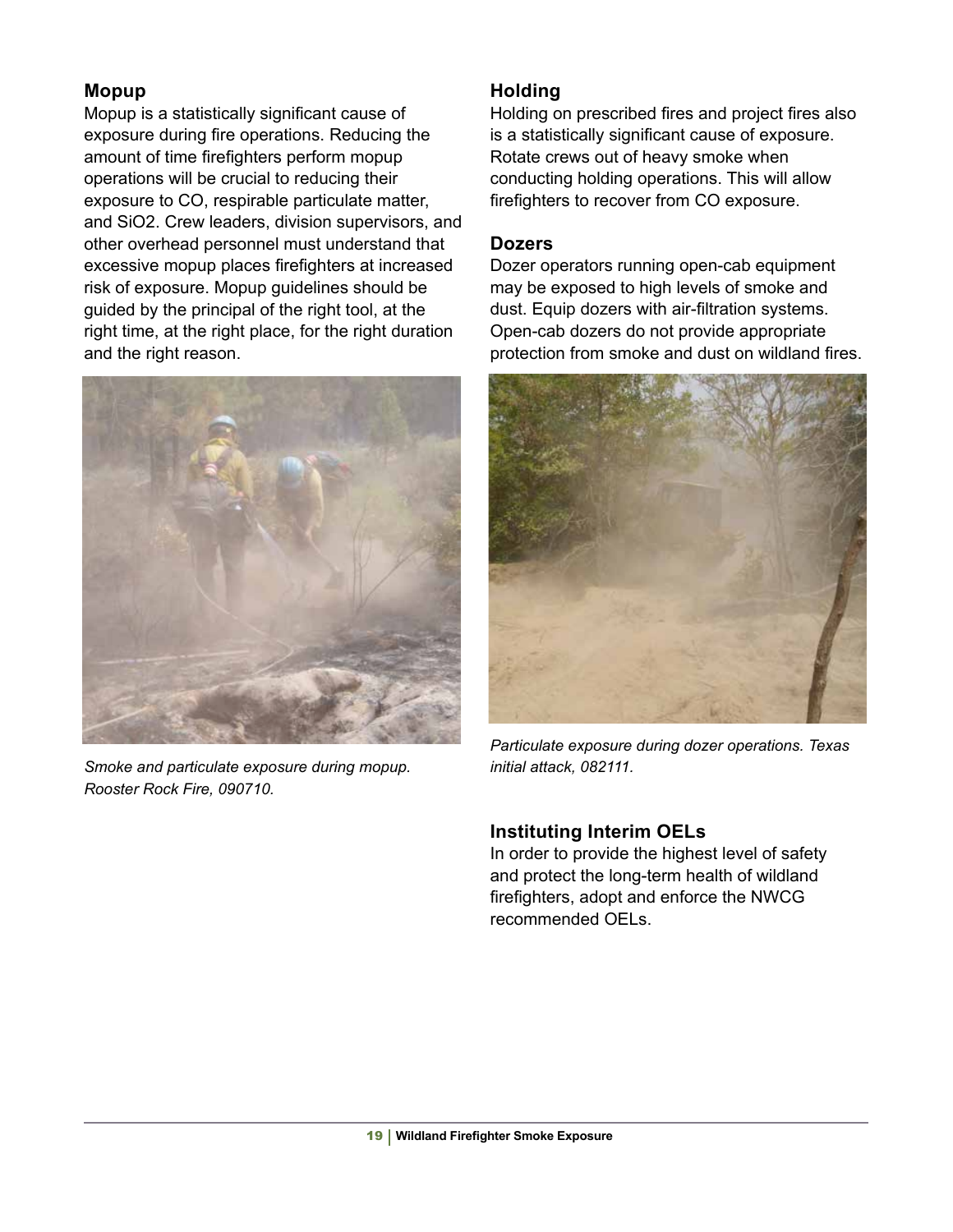#### FUTURE EFFORTS

The "Wildland Firefighter Smoke Exposure" project data can provide significantly more information on wildland firefighter exposures. Additional data analysis remains to be done in order to fully assess exposures and variables of interest.

Future data analysis will:

- Identify similar exposure groups.
- Determine the CO/PM correlation in various fuel models and geographic regions.
- Identify significant variables associated with wildland firefighter exposure.
- Develop exposure profiles for overhead personnel (2012 data).
- Assist in the reassessment of the SETG interim OELs.
- Identify needs for future exposure monitoring.
- Be used in the development of a long-term surveillance plan.
- Provide information for determining long-term health concerns.
- Understand the relationship between CO exposure and COHb/SpO2 values

#### **Reviewed by:**

Joe Domitrovich PhD., Ralph Gonzales, Dave Haston, and Trevor Maynard Forest Service National Technology and Development Center Larry Sutton, USDA Forest Service, Risk Management Corey Butler, MS - NIOSH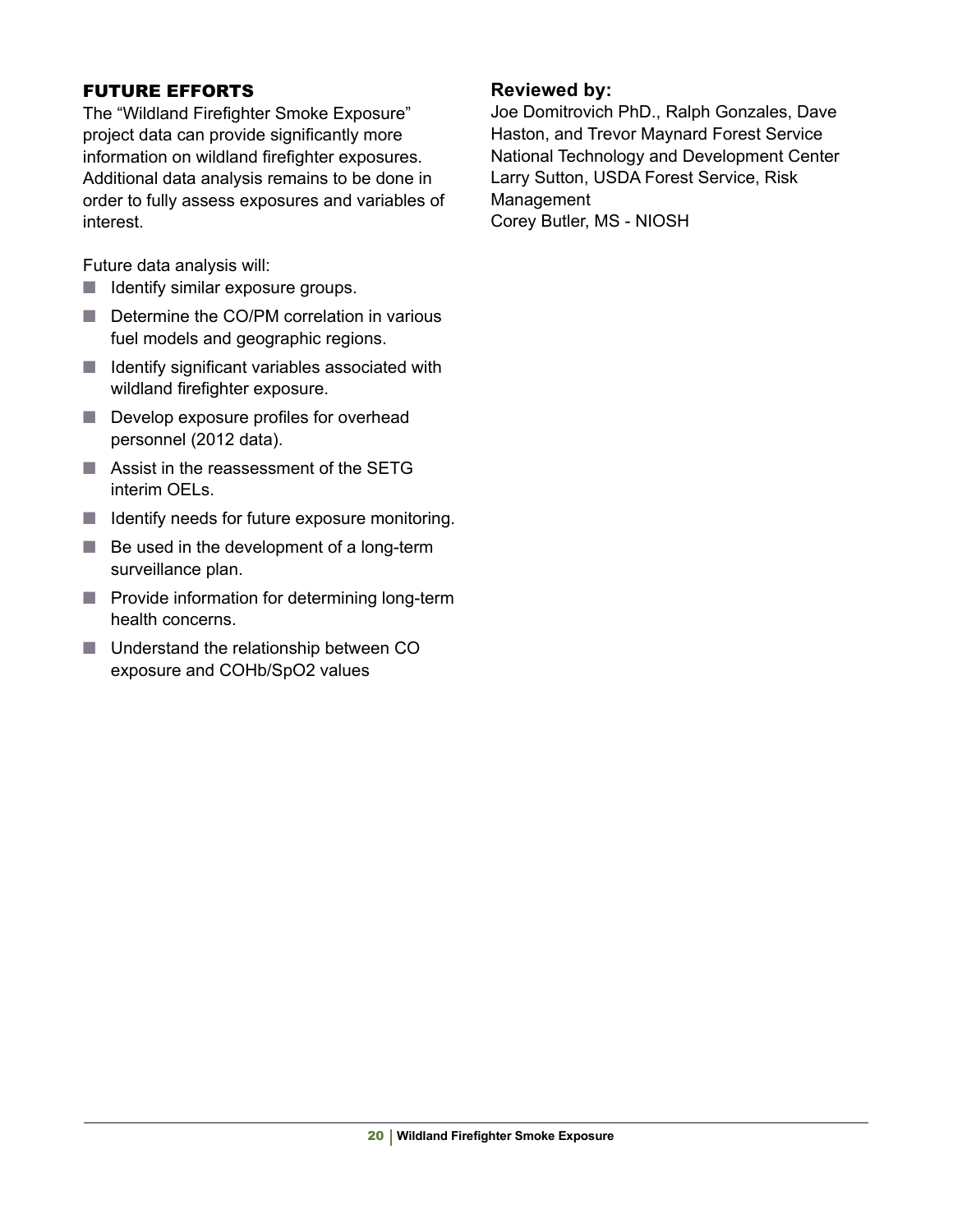#### LITERATURE CITED

- Barboni, T.; Cannac, M.; Pasqualini, V.; Simeoni, A.; Leoni, E.; Chiarmonti, N. 2010. Volatile and semivolatile organic compounds in smoke exposure of firefighters during prescribed burning in the Mediterranean region. International Journal of Wildland Fire. 19: 606-612.
- Burling, I.; Yokelson, R.; Griffith, D.; Johnson, T.; Veres, P.; Roberts, J.; Warneke, C.; Urbanski, S.; Reardon, J.; Weise, D.; Hao, W.; de Gouw, J. 2010. Laboratory measurements of trace gas emissions from biomass burning of fuel types from the southeastern and southwestern United States. Atmospheric Chemistry and Physics. 10: 11115-111130.
- Bytnerowicz, A.; Arbaugh, M.; Riebau, A.; Andersen, C. (Eds.). 2009. Wildland fires and air pollution. Developments in Environmental Science 8. Oxford, UK: Elsevier.
- Frome, E.; Wambach, P. 2011. Statistical methods and software for the analysis of occupational exposure data with non-detectable values. ORNL/TM-2001/52. Oak Ridge, TN: Oak Ridge National Laboratory, Computer Science and Mathematics Division. 42 p.
- Hyde, J.; Smith, A.; Gollberg, G.; Pence, G. 2011. An assessment of NWCG wildland fire training and position requirements for smoke and air quality. PMS 1001. Boise, ID: University of Idaho, College of Natural Resources, Forest Ecology and Biogeosciences. 66 p.
- Leonard, S.; Castranova, V.; Chen, B.; Schwegler-Berry, D.; Hoover, M.; Piacitelli, C.; Gaughan, D. 2007. Particle size-dependent radical generation from wildland fire smoke. Toxicology. 236: 103- 113.
- Leonard, S.; Wang, S.; Shi, X.; Jordan, B.; Castranova,V.; Dubick, M. 2000. Wood smoke particles generate free radicals and cause lipid peroxidation, DNA damage, NFkB activation and TNF-α release in macrophages. Toxicology. 150: 147-157.
- National Wildfire Coordinating Group. 2008. Monitoring and mitigating exposure to carbon monoxide and particulates at incident base camps. NWCG Tasking Memo TM-2008-04. Boise, ID: National Wildfire Coordinating Group.
- National Wildfire Coordinating Group. 2012. Monitoring and mitigating exposure to carbon monoxide and particulates at incident base camps. NWCG 006-2012. Boise, ID: National Wildfire Coordinating Group. 5 p.
- Reh, C.; Deitchman, S. 1992. NIOSH Health hazard evaluation report. HETA 88-320-2176. Cincinnati, OH: National Institute for Occupational Safety and Health, Hazard Evaluations and Technical Assistance Branch. Prepared for the U.S. Department of the Interior, National Park Service, Yellowstone National Park. 46 p.
- Reinhardt, T. 1991. Monitoring firefighter exposure to air toxins at prescribed burns of forest and range biomass. Res. Pap. PNW-RP-44. Portland, OR: U.S. Department of Agriculture, Forest Service, Pacific Northwest Research Station. 8 p.